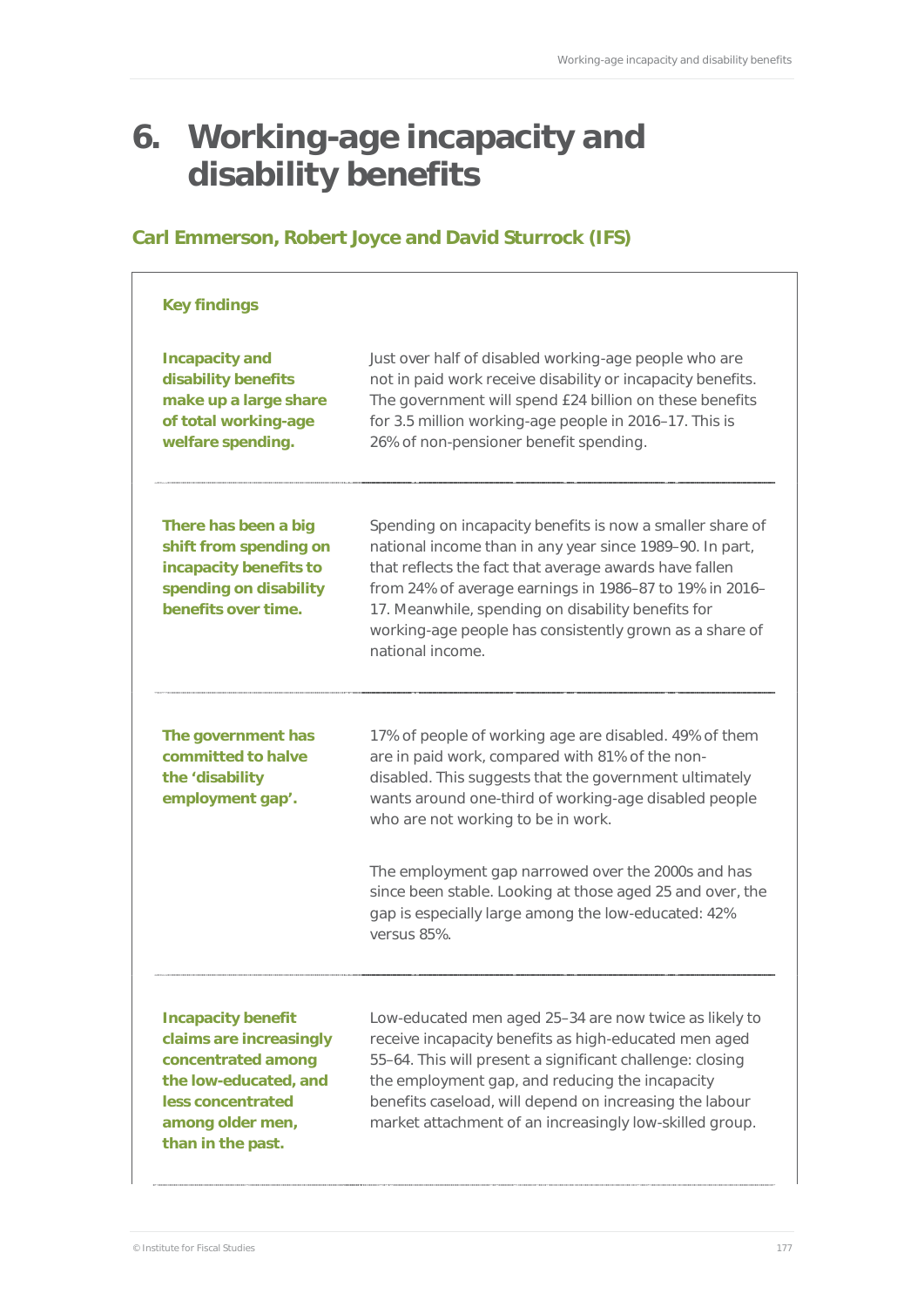**There is considerable variation across Great Britain in the proportion of workingage individuals receiving incapacity benefits.** 

This proportion varies from 2.2% in the City of London to 13.0% in Blackpool. The proportion of working-age individuals in the ESA support group also varies dramatically.

**Recent governments have struggled to achieve what they intended with reforms to incapacity and disability benefits.** 

In 2012, spending on incapacity benefits was forecast to be 27% lower in 2015–16 than in 2010–11; but instead it was 6% higher. So spending was £15 billion, not £10 billion as forecast. There is a need to avoid overoptimism about what further reform can achieve.

**The government has proposed that Jobcentre work coaches have more discretion to engage the ESA support group in work-related activity in a way tailored to individual circumstances.** 

This is the group assessed as having limited capability for work-related activity, which has unexpectedly become the majority of incapacity benefits claimants. To deliver a substantial impact will certainly require considerably greater resources. The support group is 50% bigger than the group of ESA and JSA claimants (combined) who are already engaged in work-related activity.

**Increased discretion could have positive consequences (e.g. engagement tailored to individual circumstances) or negative consequences (e.g. inconsistency in treatment of similar claimants).** 

The support group is a diverse group with a range of circumstances, and many of them have multiple health conditions. A particular challenge when potentially engaging them in more work-related activity will be treating those with mental and behavioural disorders appropriately. These disorders are now the primary health condition in half of ESA cases.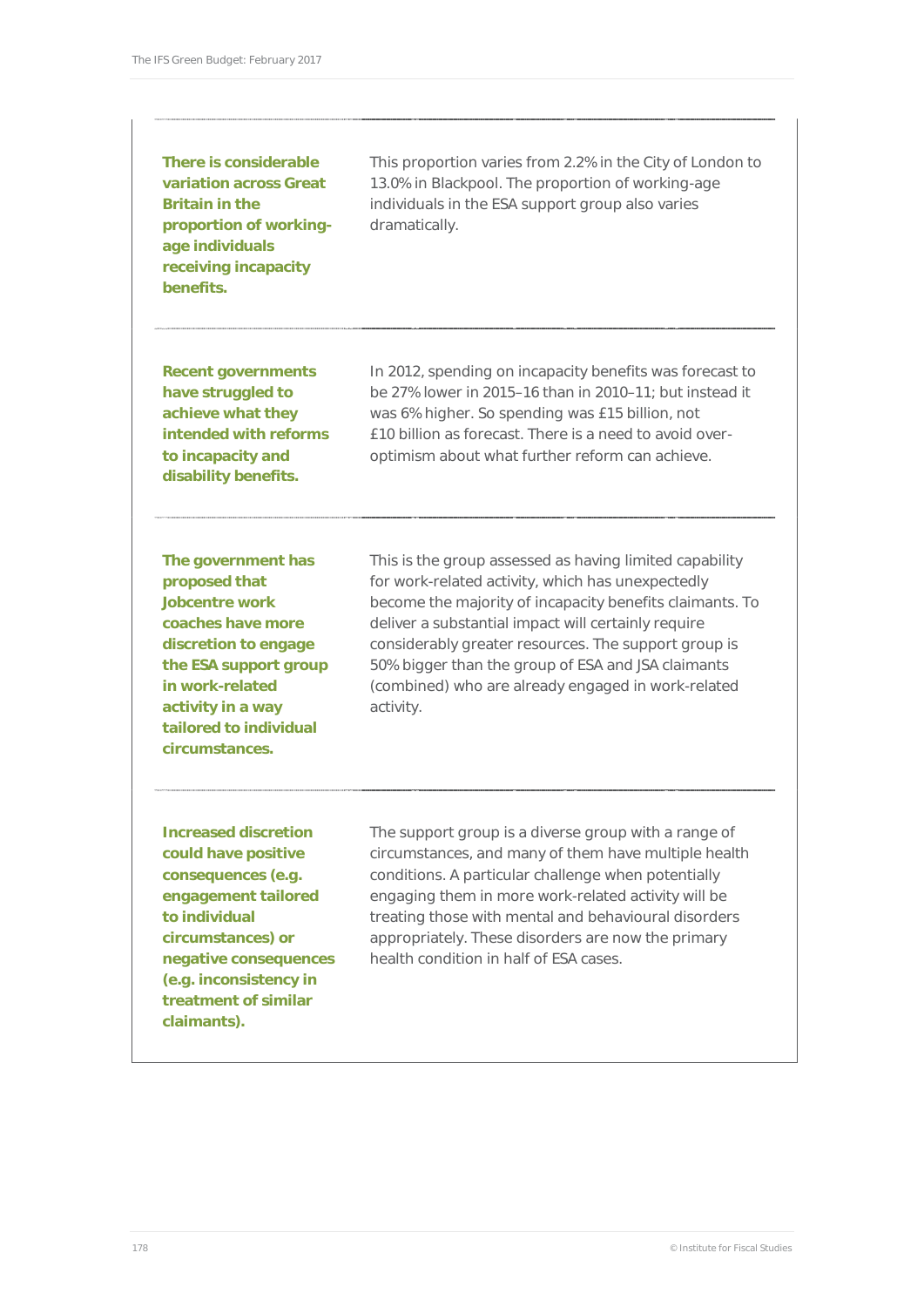# **6.1 Introduction**

Close to three-quarters of those aged 16–64 are in paid work. Driven in particular by strong growth in female employment over the last half a century, this is the highest overall employment rate seen in the UK since at least 1971. However, unsurprisingly, employment rates vary across different groups, not least between the non-disabled and the disabled. The Equality Act 2010 defines a disabled person as someone who has a physical or mental impairment that has a 'substantial' and 'long-term' negative effect on their ability to do normal daily activities.<sup>1</sup> According to the Labour Force Survey (LFS), 17% of working-age individuals are disabled on this definition, with 81%of non-disabled working-age individuals in employment compared with just 49%% of disabled people.<sup>2</sup> The government has highlighted, expressed concern, and committed to halve, this 32 percentage point disability employment gap. This goal is the focus of the recent publication *Improving Lives: The Work, Health and Disability Green Paper* produced jointly by the Department for Work and Pensions (DWP) and the Department of Health (DH).<sup>3</sup>

One aspect considered in the Green Paper, and the subject of this chapter, is the role of incapacity and disability benefits. Incapacity benefits – such as employment and support allowance (ESA) – are designed to provide financial support to those who cannot secure an income from employment due to disability or ill health. Disability benefits – such as personal independence payment (PIP) – are designed to compensate for increased costs of living incurred as a result of having a disability or poor health. Box 6.1 provides some more details of these benefits. The LFS suggests that of those working-age individuals who are out of work and disabled, just over half (53%) receive either incapacity benefits or disability benefits or both (16% receive incapacity benefits only, 18% receive disability benefits only and a further 19% receive both). This does mean that around 47% of those who are out of work and disabled (on this definition) receive neither benefit, so it is important to recognise that the benefits system is only a part of what the government should be thinking about.<sup>4</sup> But it is a significant part and, as we shall see, it is an area of spending that has proven difficult to control and to predict, and a policy area that has been challenging in the sense that reforms have not always had the intended consequences.

In 2016–17, the government is forecast to spend £24.4 billion on disability and incapacity benefits for working-age people. This amounts to:

- 26% of non-pensioner benefit spending;
- £14.8 billion of spending on incapacity benefits and £9.5 billion on disability benefits;
- incapacity benefits payments to 2.5 million, or 6%, of working-age individuals in Great Britain, at an average rate of £116 per week;
- disability benefits payments to 2.1 million, or 5%, of working-age individuals, at an average rate of £88 per week;<sup>5</sup>

<sup>1</sup> See https://www.gov.uk/definition-of-disability-under-equality-act-2010.

<sup>&</sup>lt;sup>2</sup> Individuals aged 16-59 (women) or 16-64 (men) in LFS 2015Q4 to 2016Q3.

<sup>&</sup>lt;sup>3</sup> Published in October 2016. See https://www.gov.uk/government/consultations/work-health-and-disabilityimproving-lives. Hereafter referred to as 'the Green Paper'.

<sup>4</sup> Average over out-of-work disabled individuals aged 16–59 (women) or 16–64 (men) in LFS 2015Q4 to 2016Q3.

<sup>5</sup> DWP caseload for 2016–17.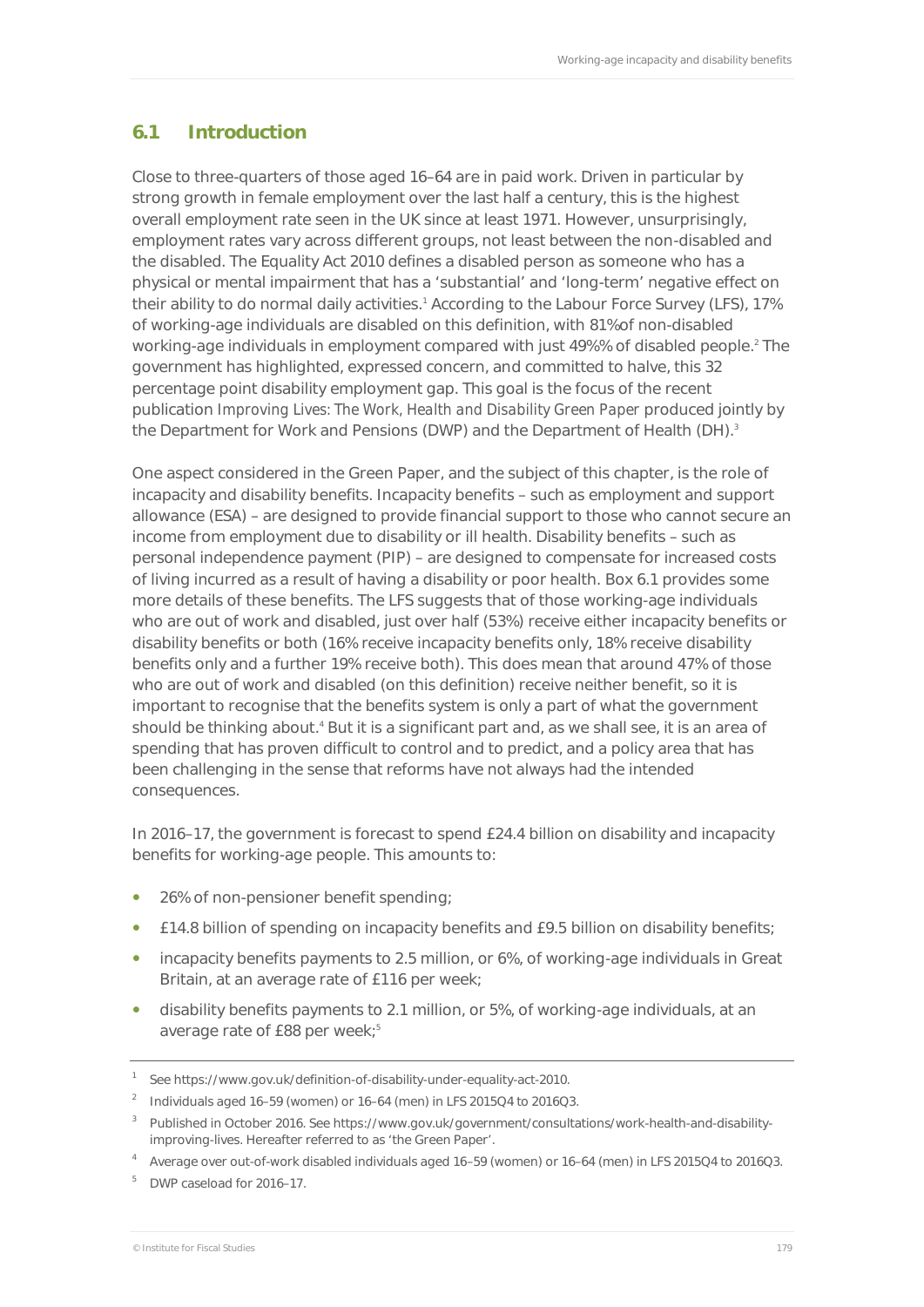- 3.5 million, or 9% of the working-age population, receive at least one of these benefits, with 1.3 million working-age individuals receiving both types of benefits; $^6$
- £2.4 billion (17% of incapacity benefits spending) of spending on those in the ESA WRA group, £11 billion (74% of incapacity benefits spending) on those in the ESA support group (with the remaining £1.3 billion or 9% going on those still in the assessment phase or on other incapacity benefits such as IB and SDA).

#### **Box 6.1. Incapacity and disability benefits**<sup>a</sup>

The current incapacity benefit for which new claimants are considered is employment and support allowance, which has replaced incapacity benefit (IB) and severe disablement allowance (SDA). In the vast majority of cases, ESA claimants must undergo a work capability assessment (WCA) to establish the potential for them to return to work. Exceptions to this include, for example, those with a terminal illness. The WCA determines whether the claimant can carry out a range of activities, both physical and cognitive. A points-based system is used to determine whether the claimant has met the eligibility threshold. Following the WCA, those deemed eligible for ESA are placed either in the work-related activity (WRA) group – in which case they have to attend regular meetings with a Jobcentre work coach aimed at helping them to return to work – or the support group – in which case the individual is eligible for a more generous rate of ESA and there is no conditionality (although they can volunteer for job support if they wish, but very few do).

ESA claimants in either group can also get disability premiums. Eligibility for these is dependent on also receiving certain rates of disability benefits (see below), except that those in the support group are automatically entitled to the 'enhanced disability' premium (currently £15.75 per week). Some small amounts of 'permitted work' can be done by ESA claimants without affecting ESA entitlement (see Section 6.3 for further details). Including premiums, the average incapacity benefits award is currently £116 per week.

For those of working age, the primary disability benefits are disability living allowance (DLA) and its replacement, personal independence payment. PIP recipients may receive either or both of a 'daily living' component, paid if the individual needs assistance with any of a range of activities such as eating and washing, and a 'mobility' component, paid if the individual needs help to move around. Both may be paid at either a standard or an enhanced rate. The average disability benefits award for those of working age is currently £88 per week.

<sup>a</sup> For full details of how the incapacity and disability benefits systems work and of the rates, see A. Hood and A. Norris Keiller, 'A survey of the UK benefit system', IFS Briefing Note BN13, 2016, https://www.ifs.org.uk/publications/1718.

6 See page 53 of Department for Work and Pensions and Department of Health, 'Technical annex to Improving Lives: the Work, Health and Disability Green Paper', October 2016,

https://www.gov.uk/government/statistics/work-health-and-disability-green-paper-data-pack. Hereafter referred to as 'the Green Paper Technical Annex'.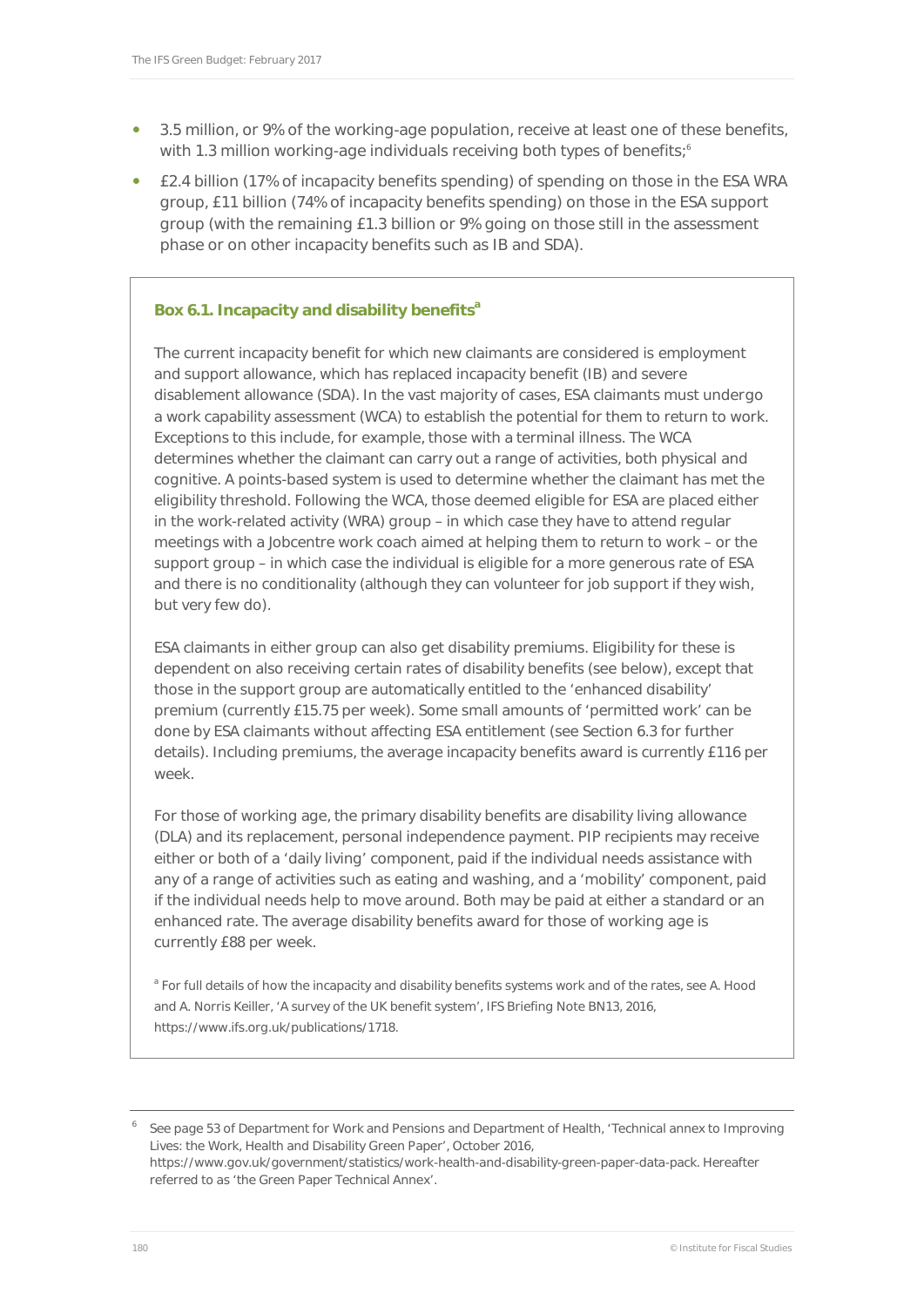Clearly, these benefits are significant, both in fiscal terms and as a source of income for a large number of people. Indeed, there are claimants who have little or no other income. For example, a single claimant without children who is not on DLA/PIP may, after rent, have only their £73.10 (if in the ESA WRA group) or £125.55 (if in the ESA support group) of ESA per week. Central issues for policymakers include whether sufficient financial support is being provided to the right individuals, whether such support is conditional on an appropriate degree of work search or work-related activity, and whether claimants (including those with evolving or fluctuating health conditions) are getting an appropriate level, and type, of engagement from Jobcentres.

The government has stated that the Green Paper is not seeking to make further cuts to the generosity of the social security system but instead is focused on attempting to reduce the disability employment gap. This is in contrast to reforms announced since 2010: the Office for Budget Responsibility (OBR) estimates that these will have the effect of cutting spending on incapacity and disability benefits in 2020–21 by a total of £4.6 billion, relative to the counterfactual of no reforms being announced (comprising £2.5 billion from incapacity benefits and £2.1 billion from disability benefits, noting that some of this will affect those over the state pension age).<sup>7</sup> Note that actual spending is forecast to increase in real terms by £4.5 billion, from £21.3 billion to £25.8 billion (in 2016–17 prices), over the decade from 2010–11.

These reforms have been far from uncontroversial. Of course this is a difficult area of policy. But symptoms of problems are widespread. First, the WCA and (until March 2015) its administration by Atos has been subject to much criticism, not least by the National Audit Office.<sup>8</sup> Second, 8% of those deemed to be fit for work by the WCA over the period from October 2013 to March 2016 (35,000 individuals) went to an appeal tribunal, and in 57% of cases the appeal was upheld.<sup>9</sup> This is arguably suggestive of a system that is not working well. Third, as we describe in Section 6.2, recent reforms have not reduced spending by as much as intended. Fourth, in response to this failure to cut spending as intended, in the March 2016 Budget the government announced it would implement a reform to remove eligibility for PIP from those deemed to have the lowest-cost disabilities in order to reduce spending in 2019–20 by £1.3 billion. The then Secretary of State for Work and Pensions, Iain Duncan Smith, resigned and the Government backtracked on the policy two days after the Budget.

#### **Trends in working-age disability and employment**

Over the past 15 years, recorded rates of disability amongst those of working age have increased. The rate of disability among women aged 25–59 and men aged 25–64 rose from 15.9% in the year up to 2001Q1, to 18.5% in the year up to 2003Q2, and then to 19.5% in the year up to 2016Q3.<sup>10</sup> This has been driven in part by higher reported rates of mental

<sup>7</sup> See chart 5 on page 11, of the Office for Budget Responsibility, *Welfare Trends Report: October 2016*, http://budgetresponsibility.org.uk/docs/dlm\_uploads/Welfare-Trends-Report.pdf.

<sup>8</sup> See National Audit Office, *Contracted-Out Health and Disability Assessments*, January 2016, https://www.nao.org.uk/report/contracted-out-health-and-disability-assessments/.

<sup>&</sup>lt;sup>9</sup> See Department for Work and Pensions, 'ESA: outcomes of work capability assessments including mandatory reconsiderations and appeals', December 2016, https://www.gov.uk/government/statistics/esa-outcomes-ofwork-capability-assessments-including-mandatory-reconsiderations-and-appeals-december-2016.

<sup>&</sup>lt;sup>10</sup> Here we use data from the LFS designed to capture disability according to the Disability Discrimination Act 1995 definition. We do this as data based on the Equalities Act 2010 definition are not available for earlier years.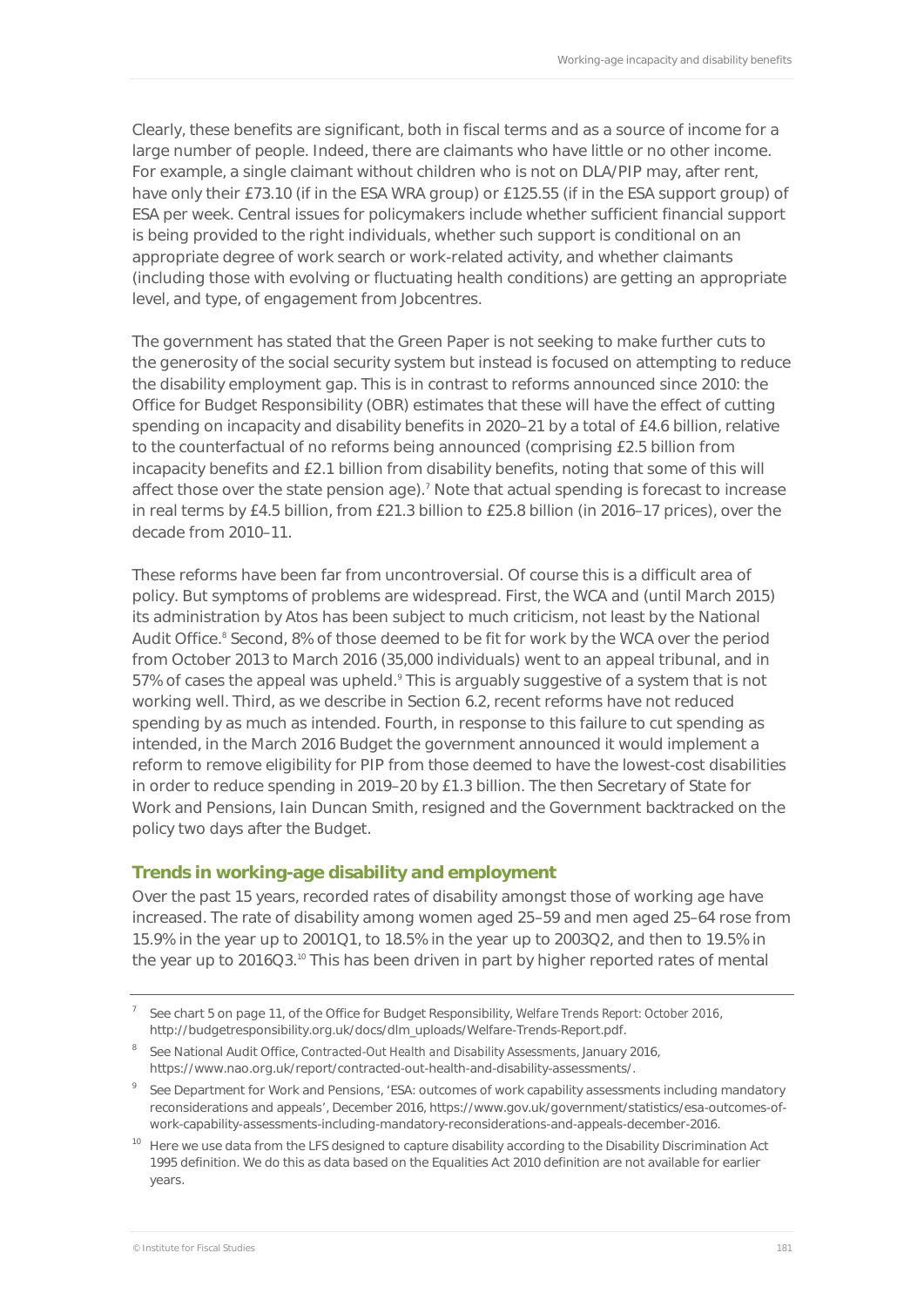illness among young people. The extent to which this reflects changes in awareness of, and willingness to seek help for, mental health problems, as opposed to increased prevalence of mental health issues, is unclear.<sup>11</sup> Figure 6.1 shows the four-quarterly rolling average of the disability rate across this period, for different age groups, split by sex. Rates of disability are, unsurprisingly, higher for older individuals than for younger individuals. At younger ages, disability is both more prevalent and growing at a faster rate among women than among men. Looking at those closer to the state pension age, the disability rates of men and women had remained close to each other for the decade from 2004 to 2013. Since then, the disability rate of older males has continued to fall, while that of older women has risen slightly, such that older women are now significantly more likely to be disabled than their male counterparts.

As the government has highlighted, the employment rate of disabled individuals is significantly lower than that of non-disabled individuals. Figure 6.2 shows that this 'disability employment gap' fell over the decade from 2001 to 2010 but has not fallen significantly since then. This is true in aggregate and across age groups and sexes. The latest data show that the gap is currently smallest among younger women, and slightly larger among older men than among older women or younger men.



**Figure 6.1. Rates of disability by age and sex (2001 to 2016)** 

Note: Figure shows four-quarterly moving average of rates of disability. Disability is defined using a series of questions designed to measure the Disability Discrimination Act 1995 definition of disability. While the Equalities Act 2010 supersedes the DDA 1995, LFS data only consistently attempt to measure the latter and trends are comparable.

Source: Authors' calculations using data from the Labour Force Survey.

<sup>&</sup>lt;sup>11</sup> See *Adult Psychiatric Morbidity Survey 2014*, NatCen Social Research and the Department of Health Sciences, University of Leicester, 2016, http://content.digital.nhs.uk/catalogue/PUB21748/apms-2014-full-rpt.pdf.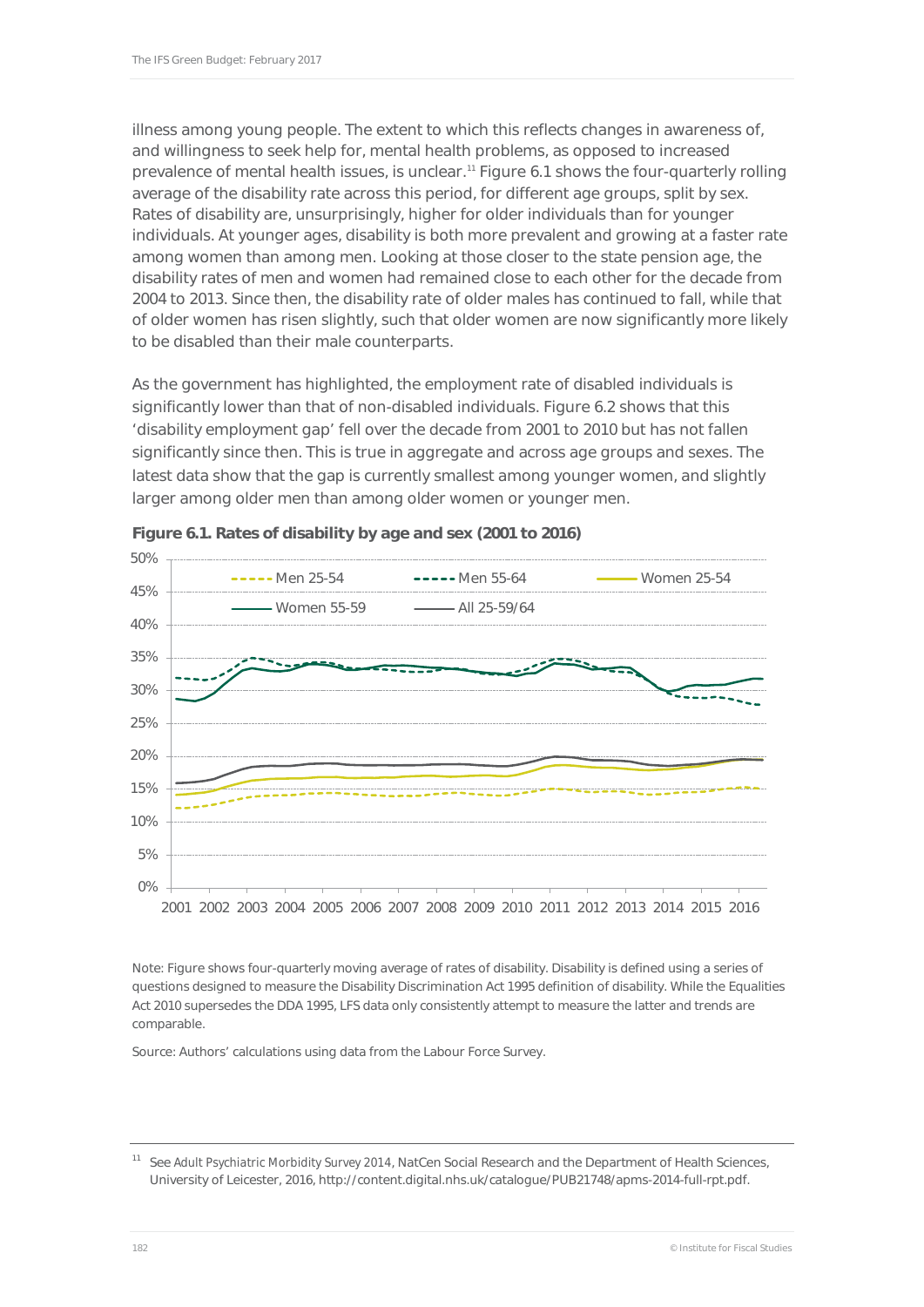

**Figure 6.2. Disability employment gap by age and sex (2001 to 2016)** 

Note: Disability employment gap is the difference between the employment rate of those reporting as disabled and those reporting as not disabled. Figure shows four-quarterly moving average of rates of the disability employment gap.

Source: Authors' calculations using data from the Labour Force Survey.





Note: Data from 2015Q4 to 2016Q3 inclusive.

Source: Authors' calculations using data from the Labour Force Survey.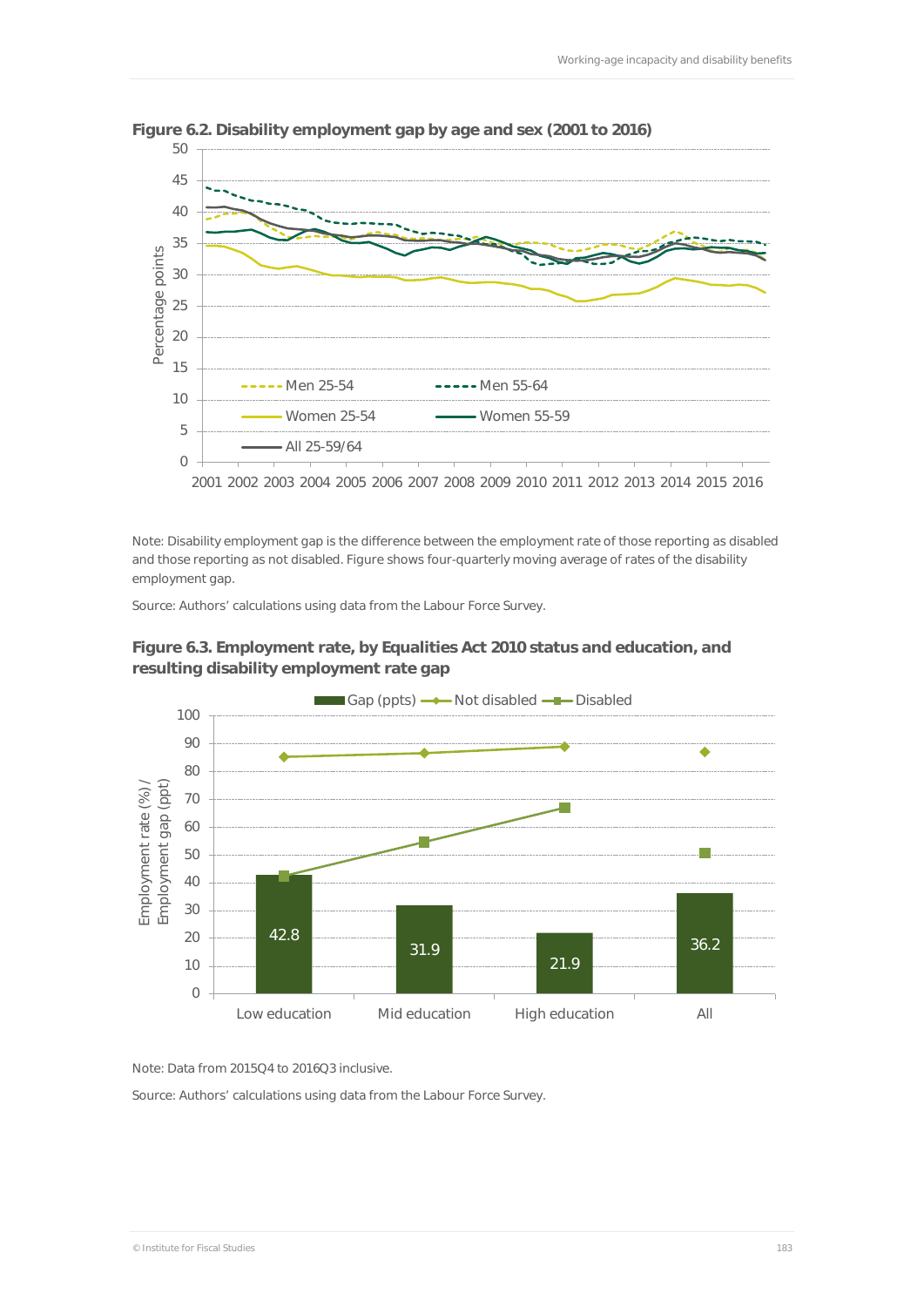The disability employment gap also varies significantly across education groups, as illustrated in Figure 6.3.<sup>12</sup> While non-disabled individuals who are highly educated are only slightly more likely to be employed than those with lower levels of education, more highly educated disabled individuals have an employment rate that is over 20 percentage points higher than that of low-educated disabled individuals. This matters not least because 54% of disabled individuals have a low level of education (having left school at the compulsory attendance age, or before), compared with just 36% of the non-disabled population. Whereas one-in-nine of those with high education (having left school after age 18) have a disability, this is true of one-in-four of those with low education. Therefore it looks as if any serious reduction in the disability employment gap is likely to require a significant increase in employment among disabled individuals with relatively low levels of education. Overall, the numbers in Figure 6.3 imply that halving the disability employment gap – as the government intends – would involve cutting the proportion of working-age disabled people who are not in paid work by around one-third (assuming that the target is not met through reductions in employment rates among the non-disabled).

This chapter focuses on the design of the support provided by incapacity benefits and disability benefits which, as already mentioned, are received in some combination by just over half of out-of-work disabled individuals of working age. Section 6.2 looks at some of the broad trends in spending and benefit receipt. Section 6.3 discusses the principles and current practice in the design of incapacity and disability benefits and how this will change as universal credit (UC) is rolled out. Section 6.4 provides more detail on the characteristics of those receiving incapacity benefits and sets them in the context of the Green Paper proposals and the goal to halve the disability employment gap. Section 6.5 concludes.

# **6.2 Patterns of spending on incapacity and disability benefits**

In broad terms, we have witnessed a big shift in the mix of spending since the mid 1990s, away from incapacity benefits and towards disability benefits. Spending on working-age incapacity benefits as a percentage of national income is currently at its lowest level since 1989–90 and is forecast to reach its lowest level for over 40 years by the end of this parliament. In real terms, it has changed little in the past decade, is lower than it was 20 years ago, and is forecast to rise by less than 1% in real terms over the next years. By contrast, working-age disability benefits spending has been growing both in real terms and as a percentage of national income. Over the next five years, it is forecast to continue growing in real terms, but to stabilise as a share of national income. These long-run trends in spending on incapacity and disability benefits for those of working-age are shown in Figure 6.4. In 1994–95, spending on incapacity benefits was 5.3 times that on disability benefits for those of working age. This multiple has now fallen to 1.6 and is forecast to continue falling such that by 2021–22 it will be 1.3.13

<sup>&</sup>lt;sup>12</sup> Note that here we use the information in the LFS data which captures the Equalities Act 2010 definition of disability.

<sup>&</sup>lt;sup>13</sup> One interruption to the recent trends outlined above is the sharp growth in spending on both types of benefits between 2013–14 and 2015–16. In part this was caused by the rate of inflation falling after benefit rates were set, which pushes up average awards in real terms. These two years also saw falling inflation as measured by the Consumer Prices Index (CPI), which, because benefits are typically updated each April with reference to the rate of inflation observed in the previous September, means that benefit levels are higher in real terms when deflated by out-turn CPI. The converse occurs when inflation rises. There was also a sharp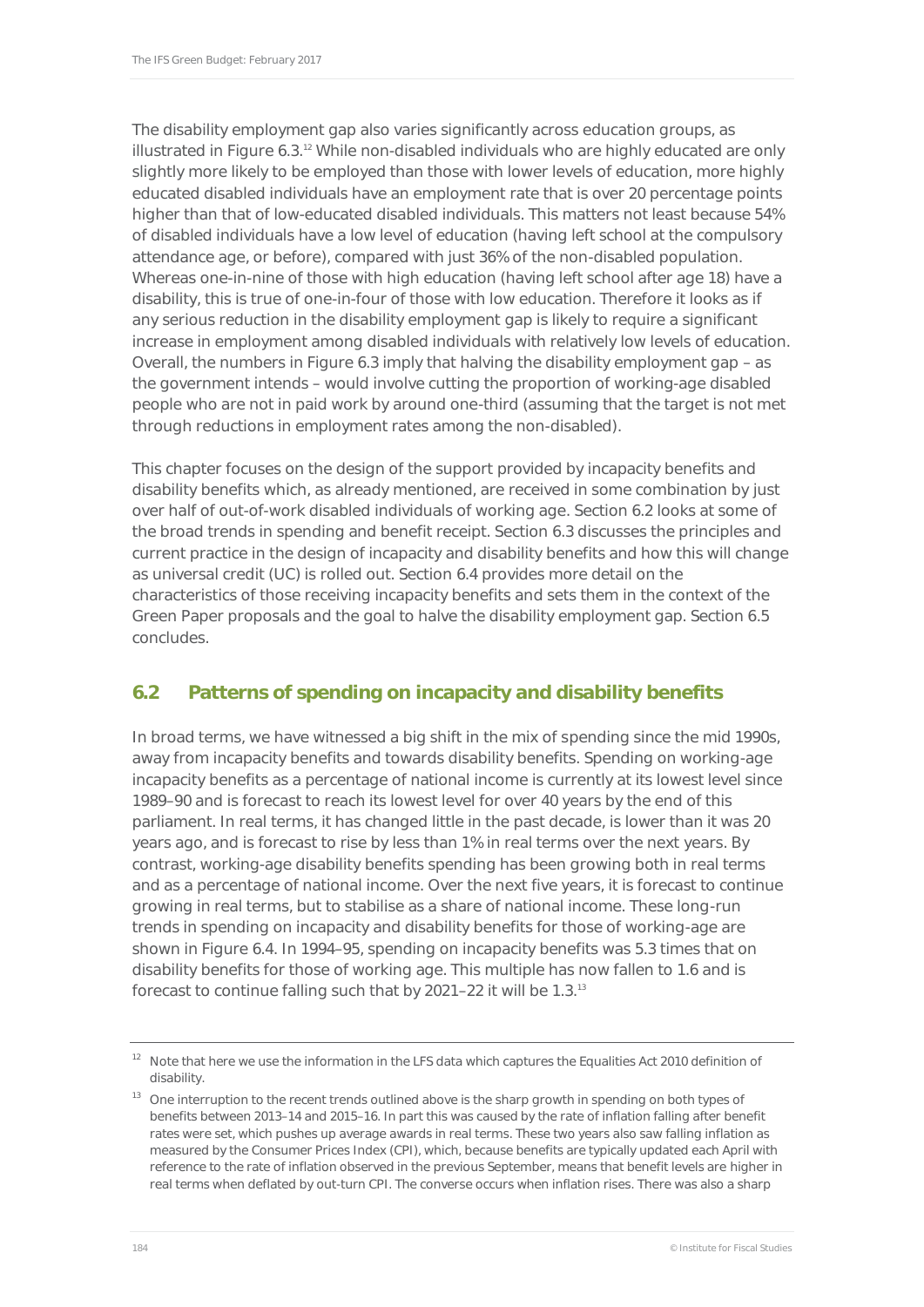

**Figure 6.4. Spending on working-age incapacity and disability benefits in Great Britain (1978–79 to 2021–22)** 

Note: 'Incapacity benefits' include ESA, IB, SDA, invalidity benefit, sickness benefit, and income support on grounds of disability. 'Disability benefits' include DLA, PIP, attendance allowance and mobility allowance.

Source: Authors' calculations using DWP expenditure and caseload tables 2016.

Much of the rapid rise in incapacity benefits spending in the late 1980s and early 1990s was accounted for by the doubling in caseload over this period, from 1.3 million in 1986– 87 to 2.6 million in 1996–97.<sup>14</sup> This increase did not result from any explicit reform to the system. But it did eventually trigger a significant reform in April 1995 to try to bring the caseload down, when IB replaced invalidity benefit. The unemployment rate – which in the UK ran at above 5.8% for the whole of the 1980s and 1990s – has been shown to be one determinant of reduced off-flows from these benefits in this period.15

Since 2003–04, there has been a gradual decline in the incapacity benefits caseload, to 2.5 million in 2016–17. Meanwhile, average real weekly spending on incapacity benefits per claimant is £116 in 2016–17, compared with £111 per person in 1986–87 (in 2016–17 prices). This is the net result of a rise in the average weekly award to £126 by 1996–97, followed by a fall to £106 by 2010–11, and subsequent rises over the last parliament (as a large – and larger-than-expected – number of ESA claimants moved into the support

increase in the disability benefits caseload and average generosity of payment, coinciding with the roll-out of PIP. This was partly driven by the fact that a greater share of claimants were awarded the higher rate of the daily living component than were awarded the higher rate under DLA (Office for Budget Responsibility, *Welfare Trends Report: October 2016*, http://budgetresponsibility.org.uk/docs/dlm\_uploads/Welfare-Trends-Report.pdf).

- <sup>14</sup> For a discussion of these trends see, for example, M. Anyadike-Danes and D. McVicar, 'Has the boom in incapacity benefit claimant numbers passed its peak?', *Fiscal Studies*, 2008, 29, 415–34, http://www.ifs.org.uk/publications/4471.
- 15 See R. Disney, and S. Webb, 'Why are there so many long term sick in Britain?', *Economic Journal*, 1991, 101, 252–62.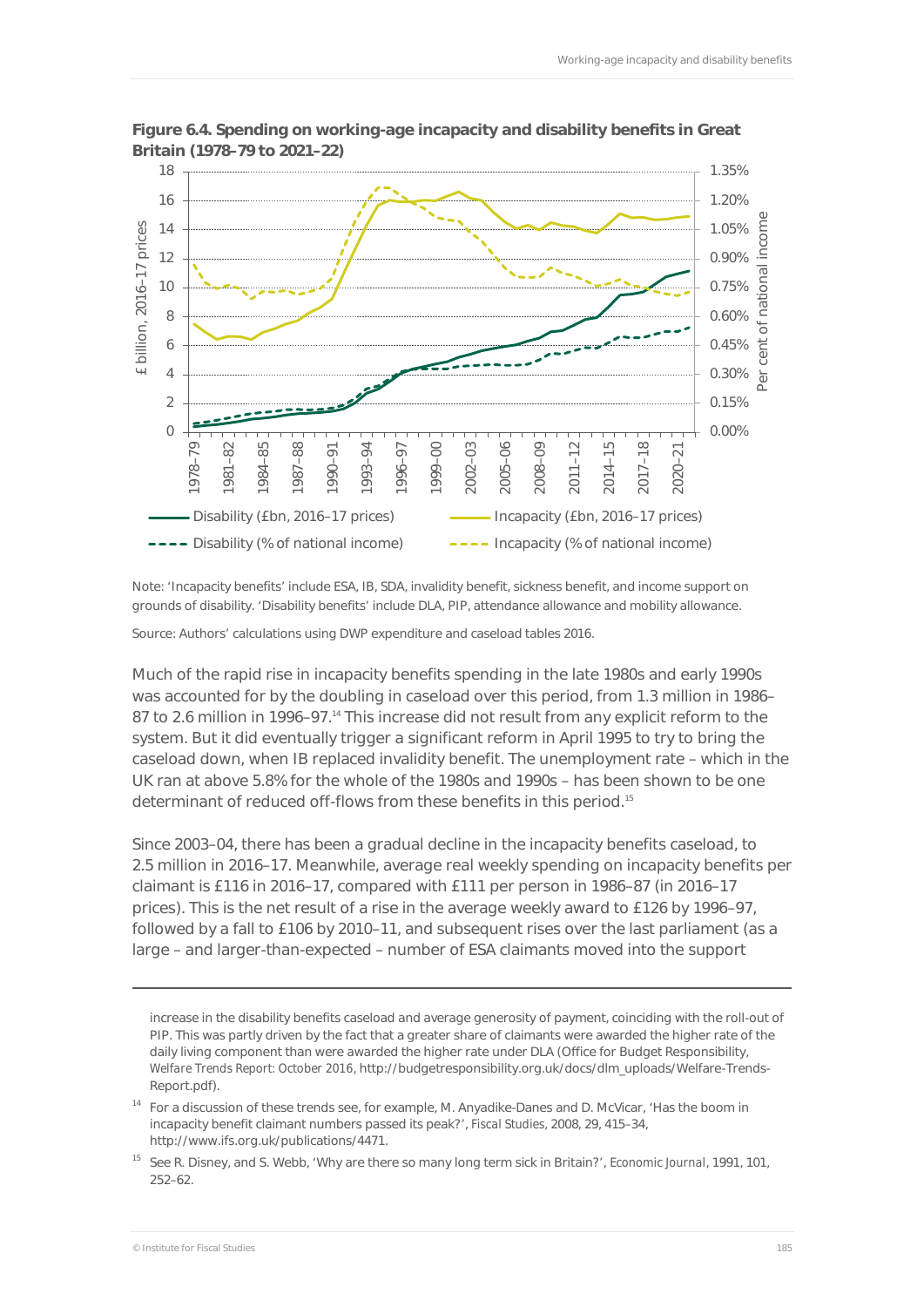group rather than the WRA group, as discussed later around Figure 6.9). It is worth noting that we are comparing amounts over time after adjusting for CPI inflation, but until 2011 these benefits were typically increased in line with RPI inflation (which is now thought to overstate true inflation) – hence historical changes in awards look more generous in real terms now than they did at the time. As a share of male full-time average earnings, the average award has fallen from 24% in 1986–87 to 19% in 2016–17.

The disability benefits caseload has grown fairly steadily since the introduction of DLA in the early 1990s. Along with a moderate increase in the average real generosity of disability payments, this has driven the consistent rise in disability spending.

Figure 6.5 illustrates the change in incapacity benefits claimant rates for men and women at both younger and older ages. This shows some stark patterns. A large portion of the rise of the incapacity benefits claimant rate between 1975 and 1995 was amongst older men, and this has been almost completely reversed since then. Claimant rates of women have been catching up with those of men (at least in part due to higher employment rates for women meaning that they are subsequently more likely to be able to qualify for contributory incapacity benefits), and have been growing particularly strongly for those aged 25 to 54. As a result, while claim rates are still higher among older individuals than among younger individuals, this is true to a much lesser extent than in the past.

Using the Labour Force Survey rather than administrative data, we can also examine the way that trends in claimant rates vary by levels of education. Figure 6.6 updates previous work by IFS researchers<sup>16</sup> and shows a striking decrease in rates of incapacity benefits



**Figure 6.5. Recipient rates for incapacity benefits in 1975, 1995 and 2015 (for age 25 to 54 and 55 to state pension age (SPA), by sex)** 

Note: 'Incapacity benefits' are here defined as IB and ESA.

Source: Authors' calculations using data from the DWP benefit caseload tabulation tool, Economic Research Institute of Northern Ireland and ONS population estimates and projections.

1975 1995 2015 1975 1995 2015 Male **Female** 

<sup>&</sup>lt;sup>16</sup> See J. Banks, R. Blundell and C. Emmerson, 'Disability benefit receipt and reform: reconciling trends in the United Kingdom', *Journal of Economic Perspectives*, 2015, 29(2), 173–90.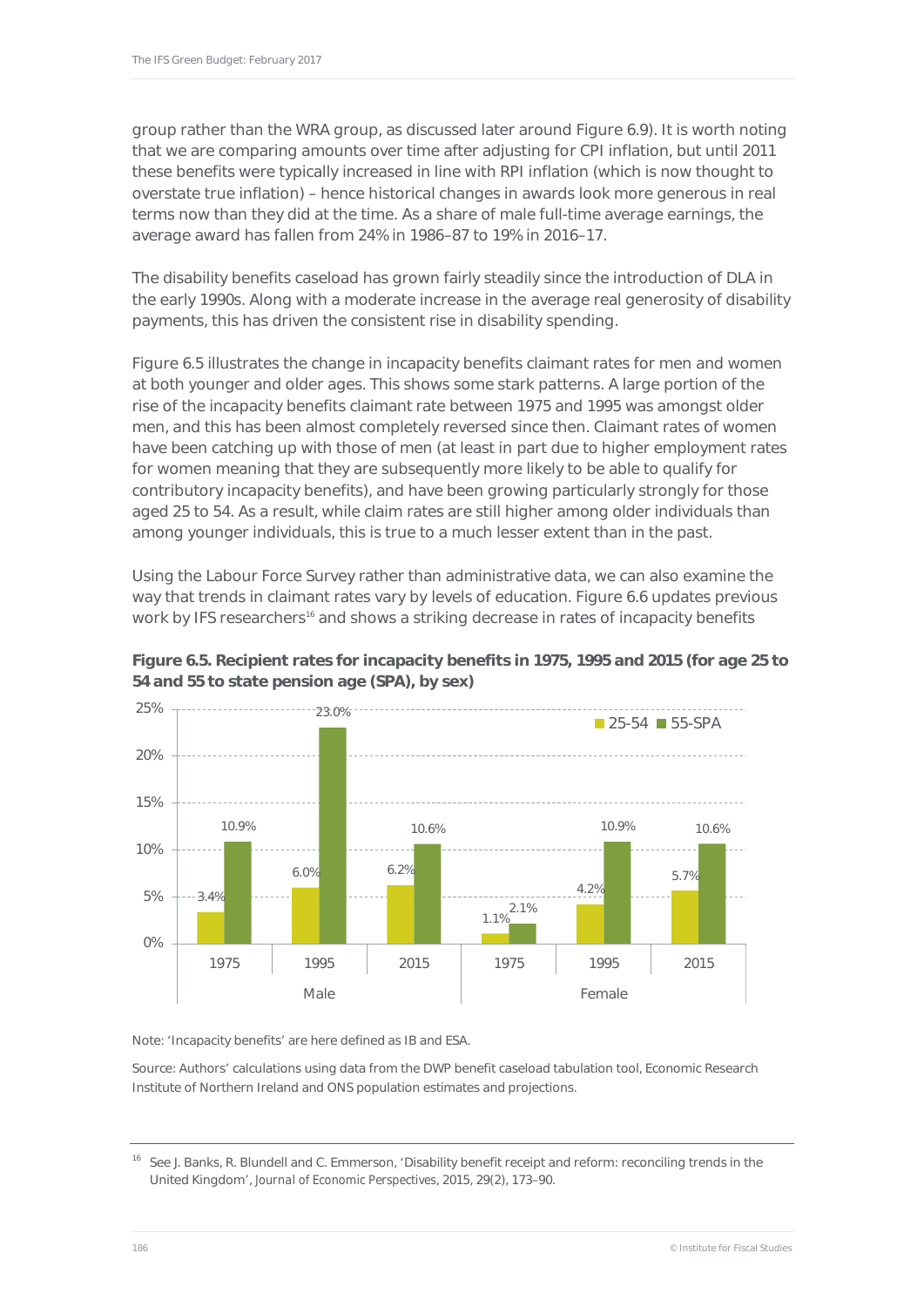

#### **Figure 6.6. Recipient rates for incapacity benefits among selected age, sex and education groups over time (1998 to 2016)**

Note: Data run from 1998Q2 to 2016Q3. 'Low education' corresponds to leaving education at or before the compulsory school-leaving age, while 'high education' corresponds to leaving education after age 18. The middle-educated group (and middle age groups) are excluded from the figure.

Source: Authors' calculations using data from the Labour Force Survey.

receipt among those who are older and more highly educated, from just over 5% in the early 2000s to around 2% in 2016. Meanwhile, claimant rates among the young and loweducated have approximately doubled. The likelihood of claiming incapacity benefits is now much better predicted by education level, and much less well predicted by age, than used to be the case. It is likely that the declining association with age is related to an increasing prevalence of mental health problems relative to physical health problems (see Section 6.4). But whatever the cause, the result is striking: in 1998, men aged 55–64 with high education were 2.3 times more likely to be in receipt of incapacity benefits than men aged 25–34 with low education; but by 2016, the younger low-education group of men were twice as likely to be receiving incapacity benefits as the older high-education group.

Incapacity and disability benefits policy matters considerably more in some parts of the country than others. Figure 6.7, reproduced from work by the Centre for Regional Economic and Social Research (CRESR) at Sheffield Hallam University,17 shows that incapacity benefits claimant rates among those of working age vary from 2.2% in the City of London to 13.0% in Blackpool. More broadly, in certain parts of the country – the South West of Scotland, South Wales, the North East of England and Merseyside – claimant rates consistently exceed 8%, whereas in much of the South of England the claimant rate is below 4% (left-hand map). The map on the right shows that a similar geographic pattern

<sup>17</sup> C. Beatty and S. Fothergill, *Jobs, Welfare and Austerity: How the Destruction of Industrial Britain Casts a Shadow over Present-Day Public Finances*, CRESR, Sheffield Hallam University, 2016, http://www4.shu.ac.uk/research/cresr/sites/shu.ac.uk/files/cresr30th-jobs-welfare-austerity.pdf (using DWP and ONS data).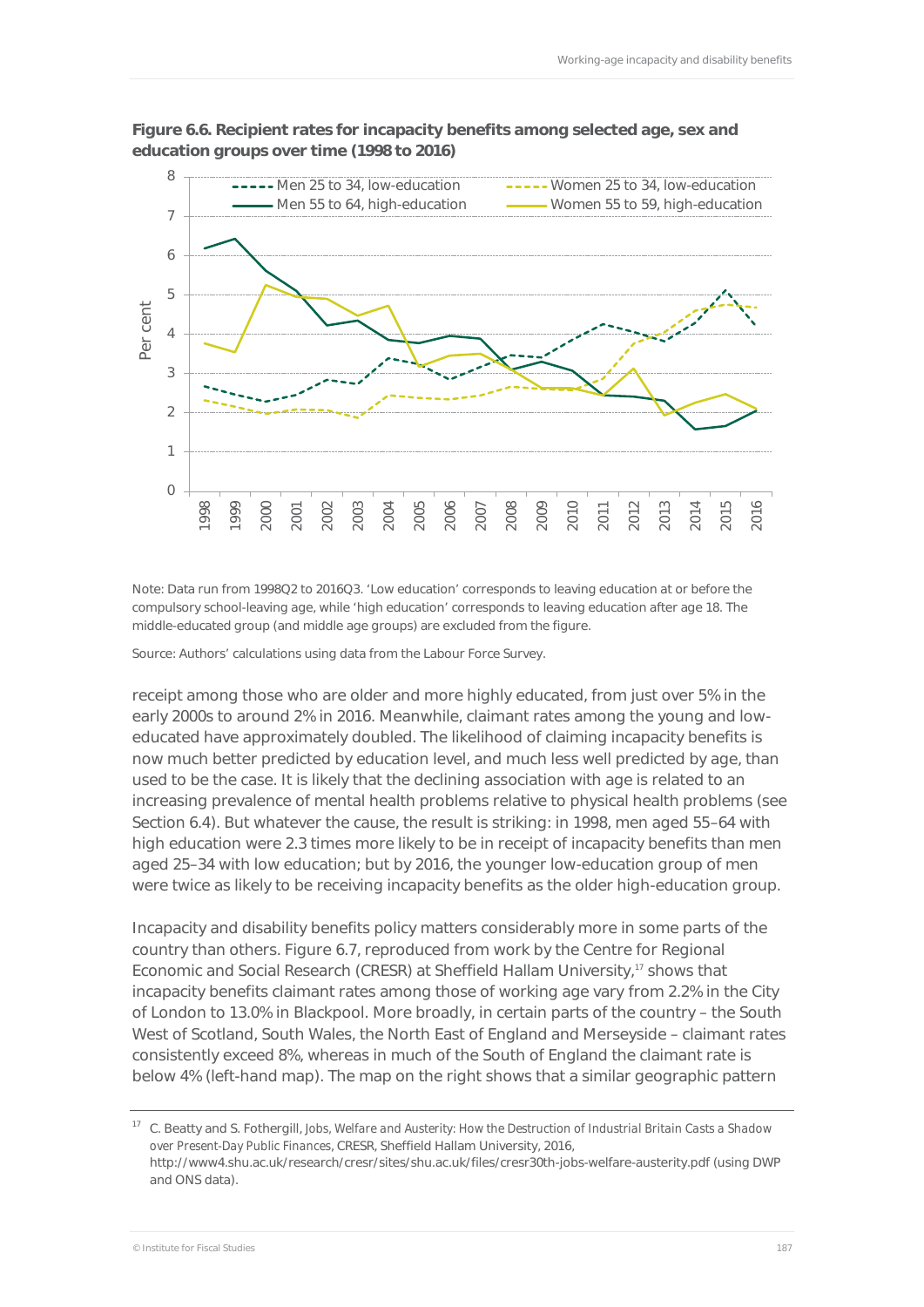

**Figure 6.7. Percentage of 16- to 64-year-olds claiming any incapacity benefits (left) and in ESA support group (right), by local authority (February 2016)** 

Source: The left-hand map is reproduced from C. Beatty and S. Fothergill, *Jobs, Welfare and Austerity: How the Destruction of Industrial Britain Casts a Shadow over Present-Day Public Finances*, CRESR, Sheffield Hallam University, 2016, http://www4.shu.ac.uk/research/cresr/sites/shu.ac.uk/files/cresr30th-jobs-welfare-austerity.pdf (with the permission of the authors). The right-hand map uses data from the Green Paper Technical Annex.





Source: Reproduced from C. Beatty and S. Fothergill, *Jobs, Welfare and Austerity: How the Destruction of Industrial Britain Casts a Shadow over Present-Day Public Finances*, CRESR, Sheffield Hallam University, 2016, http://www4.shu.ac.uk/research/cresr/sites/shu.ac.uk/files/cresr30th-jobs-welfare-austerity.pdf (with the permission of the authors).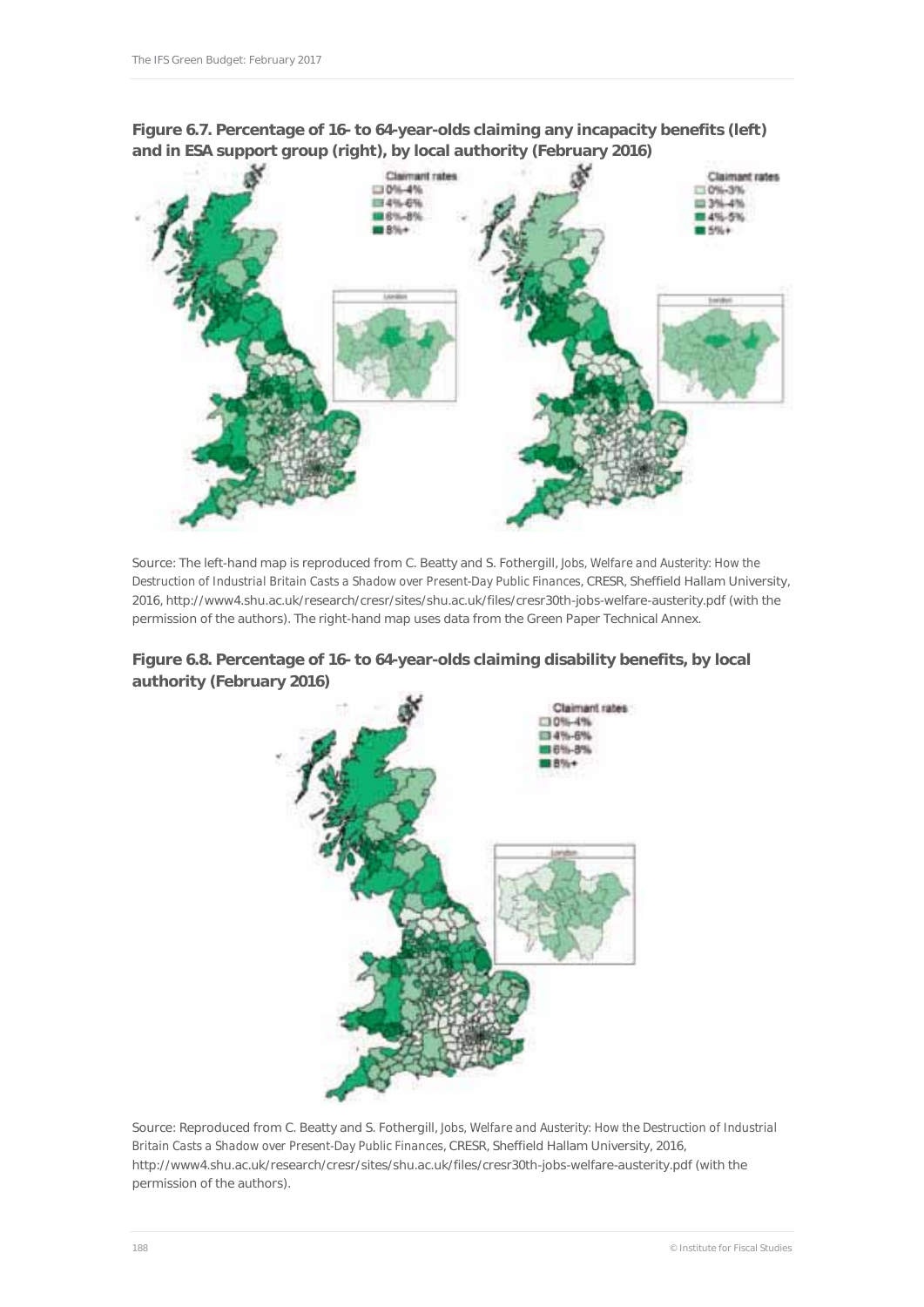holds if we look specifically at those claimants in the ESA support group, who will – due to the government's Green Paper – be the subject of much of the discussion in Section 6.4. Figure 6.8, again reproduced from work by CRESR, shows that disability benefits claims among those of working age are concentrated in similar parts of the country.

#### **Recent out-turns relative to forecasts**

Over the last parliament, spending on both disability and incapacity benefits consistently exceeded forecasts. In the case of incapacity benefits, this was driven largely by the failure of the caseload to fall as expected. At Autumn Statement 2012, the OBR assumed that, as the roll-out of the replacement of IB with ESA continued, the incapacity benefits caseload would fall by 21% by 2015–16 compared with its level at the start of the parliament.<sup>18</sup> This assumption turned out to be very inaccurate: the caseload actually only fell by 4% over this period. Combined with a 10% increase in average awards (compared with a forecast decline of 8%), this resulted in a total rise in real spending of 6% over the last parliament, compared with the Autumn 2012 forecast fall in spending of 27%. This forecast error in average award for incapacity benefits recipients is partially explained by many more claimants being placed into the support group than was expected. At Autumn Statement 2012, the OBR forecast that by 2015–16, the ESA support group would be one-quarter of the size of the WRA group. In reality, the support group was 3.4 times as large as the WRA group that year, meaning that a much higher proportion of recipients were entitled to the support group premium.

The stubbornness in the incapacity benefits caseload comes in the context of a longerterm failure to meet aspirations to reduce the number of claimants. In 2005, the then Labour government set a target to have 1 million fewer incapacity benefits claimants in 2015 than in 2005, in part as a result of replacing IB with ESA. We now know that the claimant count fell by less than 300,000 over that decade.

On disability benefits, the Autumn 2012 forecast was for the caseload to fall marginally as DLA began to be replaced by PIP, and for both average spending per claimant and total real spending to increase by 6% over the five years from 2010–11 to 2015–16. In reality, the caseload and average spend per claimant increased by 15% and 18% respectively, leaving real-terms disability spending 35% higher in 2015–16 than in 2010–11. The higher average generosity than forecast was due in part to a greater share of claimants being awarded the higher rate of PIP than had been the case under DLA. These discrepancies between forecasts and out-turns are summarised in Figure 6.9.

In its own analysis of these patterns in the most recent *Welfare Trends Report*, the OBR states that 'the major structural reforms to the incapacity and disability benefits systems have proceeded more slowly than expected and have saved less than initially predicted' and that 'the pattern of revisions to our forecasts for incapacity and disability benefits and to the rollout of universal credit highlight how the impact of these sorts of structural reforms is particularly hard to forecast and prone to optimism bias'.<sup>19</sup> Avoiding such

<sup>&</sup>lt;sup>18</sup> We use the Autumn 2012 OBR forecast as our baseline for comparison as this was the point at which the government announced the 1% uprating of the assessment phase and WRA component of ESA. Since this point, policy on the rates of disability and incapacity benefits has not changed, so forecasts can be sensibly compared with out-turns.

<sup>19</sup> Office for Budget Responsibility, *Welfare Trends Report: October 2016*, http://budgetresponsibility.org.uk/docs/dlm\_uploads/Welfare-Trends-Report.pdf.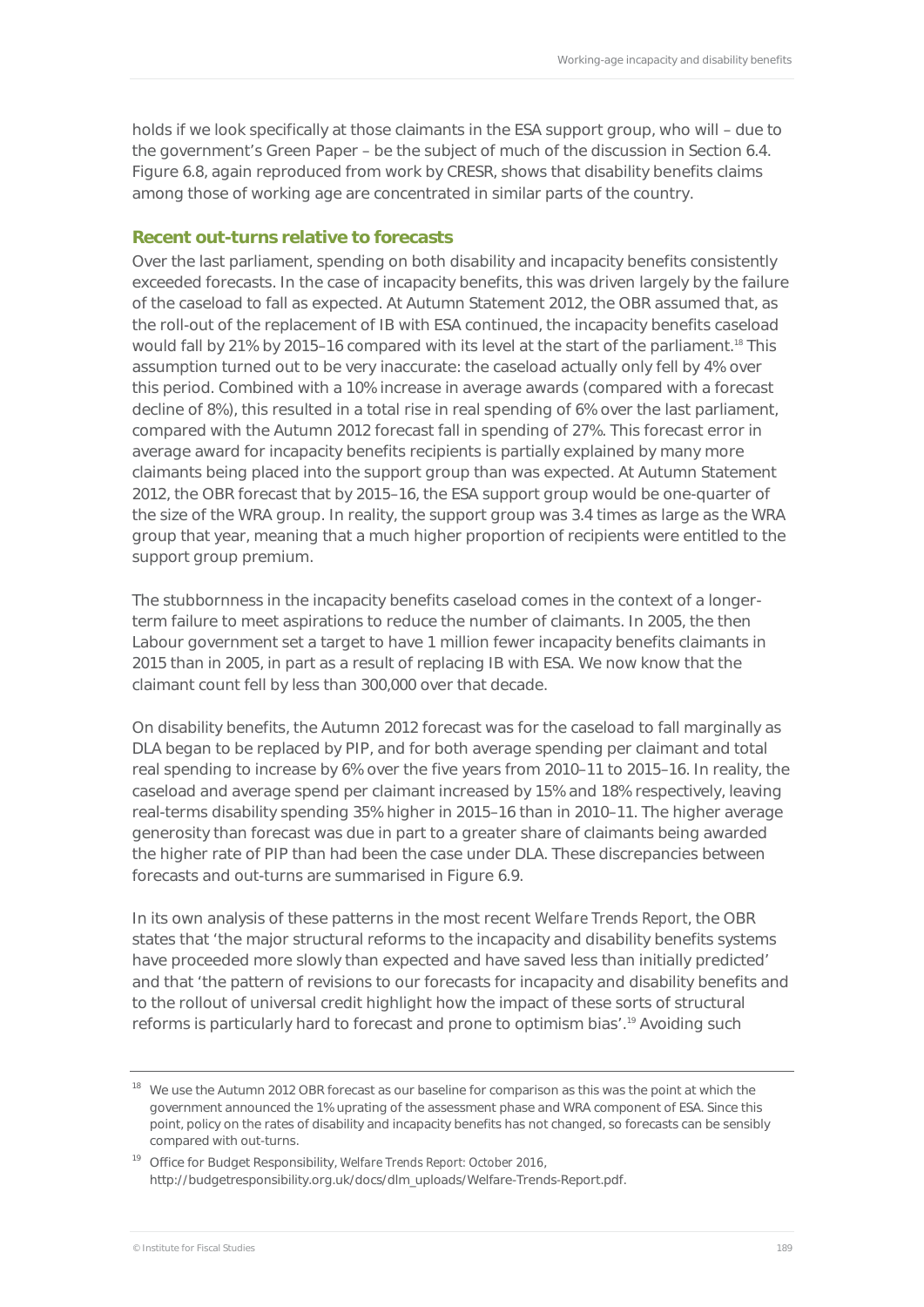



Note: 'Incapacity benefits' is the DWP definition (includes IB, ESA and SDA for those of working age). 'Disability benefits' is the DWP definition (includes DLA and PIP for those of working age).

Source: HM Treasury, *Autumn Statement 2012*; DWP expenditure and caseload tables 2016; authors' calculations.

optimism bias, and forming plans of sufficient detail to be reasonably confident that they can deliver roughly what is intended, will be one key challenge for the government when implementing whatever reforms follow the Green Paper.

# **6.3 The structure of financial support: principles and practice**

As outlined in the introduction, there are two main routes through which ill health or disability can have detrimental impacts on the finances of those affected. First, it can directly add to the cost of living by creating needs that have to be paid for (e.g. a mobility scooter). This is recognised in the welfare system through *disability benefits*: in particular DLA and PIP, for those of working age. Second, ill health can limit one's ability to secure income from paid work. *Incapacity benefits* are the benefit system's response to this: in particular ESA, and its counterparts in UC, which is replacing income-related ESA as it is rolled out. Although many health conditions fall into both of the above categories, the overlap is far from perfect: for example, there are people whose disability leads to substantial extra costs of living but who can still earn a decent income from paid work. Hence this may justify the benefits system having two distinct tools to address these two consequences of ill health. Of course, in addition to those tools, the state also provides substantial support to working-age individuals in ill health through the NHS and social care; this is analysed in Chapter 5.

What about how the level of financial support is structured? For disability benefits, one might argue that the answer should be very simple: these benefits are there to cover (some of) the direct costs of disability, and a mobility scooter (for example) costs the same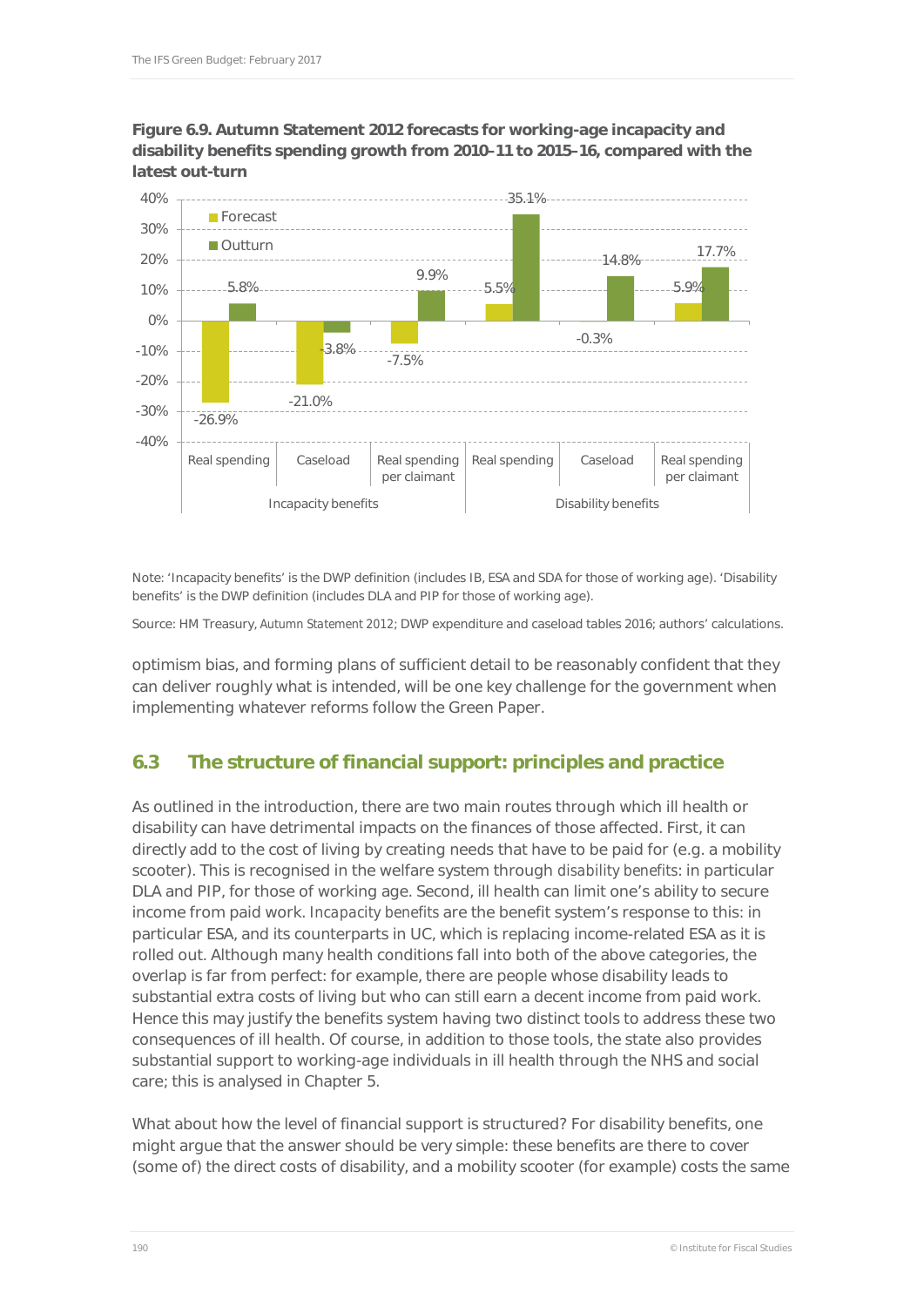regardless of income, so the level of support for disability should be invariant to income. This would imply that there should be no form of means-testing (or taxation) of disability benefits. On the other hand, one might argue that higher-income people are better placed to bear the risk of disability themselves (e.g. by saving) or that extra costs simply have less impact on their welfare than an equivalent extra cost for someone on a lower income. In these cases, one might want some element of means-testing or taxation of disability benefits.

How are our disability benefits actually designed? On the face of it, they are neither means-tested nor taxable: given the outcome of a health assessment, the support given through disability benefits is the same regardless of how much income or assets the person has. In practice, however, receipt of disability benefits can entitle claimants of outof-work benefits to disability premiums. Although these premiums show up as spending on those out-of-work benefits, for the most part they are effectively targeted additional disability benefits focused specifically on the very poorest (in the case of income-related ESA), plus a smaller group of people with some history of paid work whose ability to work is now limited by health but whose family may have other income (in the case of contributory ESA).<sup>20</sup> Hence the additional support provided in light of the extra costs of disability is in effect somewhat means-tested (but, unlike a typical means-tested benefit, people of all income levels can get some support for the costs of disability).

For incapacity benefits that support people whose ability to work is limited by ill health, one approach would be a scheme to compensate for (some portion of) the earnings that those people miss out on. Economically, there is a potential rationale for this because insurance against ill health is the kind of good in which a private market may fail to operate well. The US system of Social Security Disability Insurance is a scheme of this kind. In the UK, though, there is little or no relationship between previous earnings and the level of incapacity benefits entitlement. Contributions-based ESA is available if earnings in the previous two tax years were above a certain level, but beyond that there is no relationship between previous earnings and the level of entitlement (and for the WRA group it is now available for only one year). Meanwhile, income-based ESA, which 80% of ESA recipients are claiming, provides an income floor irrespective of prior earnings. Hence our incapacity benefits are better understood as a part of the welfare safety net than as an earnings-replacement scheme.

ESA currently provides a higher safety net for out-of-work individuals than the safety net provided to people on out-of-work benefits for reasons other than ill health (i.e. people on jobseeker's allowance (JSA) or income support). From April 2017, this will no longer be true for new ESA-WRA recipients, for whom ESA will be cut from £102 to £73 per week so that it is aligned with the JSA rate. To give a sense of scale of the long-run impact of this change, the ESA-WRA currently comprises about 450,000 people, or a fifth of all ESA recipients. The ESA support group, however, who account for two-thirds of ESA recipients, will continue to receive about £52 per week more than JSA recipients: comprising the support group

<sup>&</sup>lt;sup>20</sup> As of May 2016, 20% of ESA claimants were claiming contributions-based ESA and not income-related ESA. Some of these would qualify for income-based ESA, and hence could have claimed ESA even if they had not met the contribution conditions. Source: DWP tabulation tool (http://tabulationtool.dwp.gov.uk/100pc/esa/tabtool\_esa.html).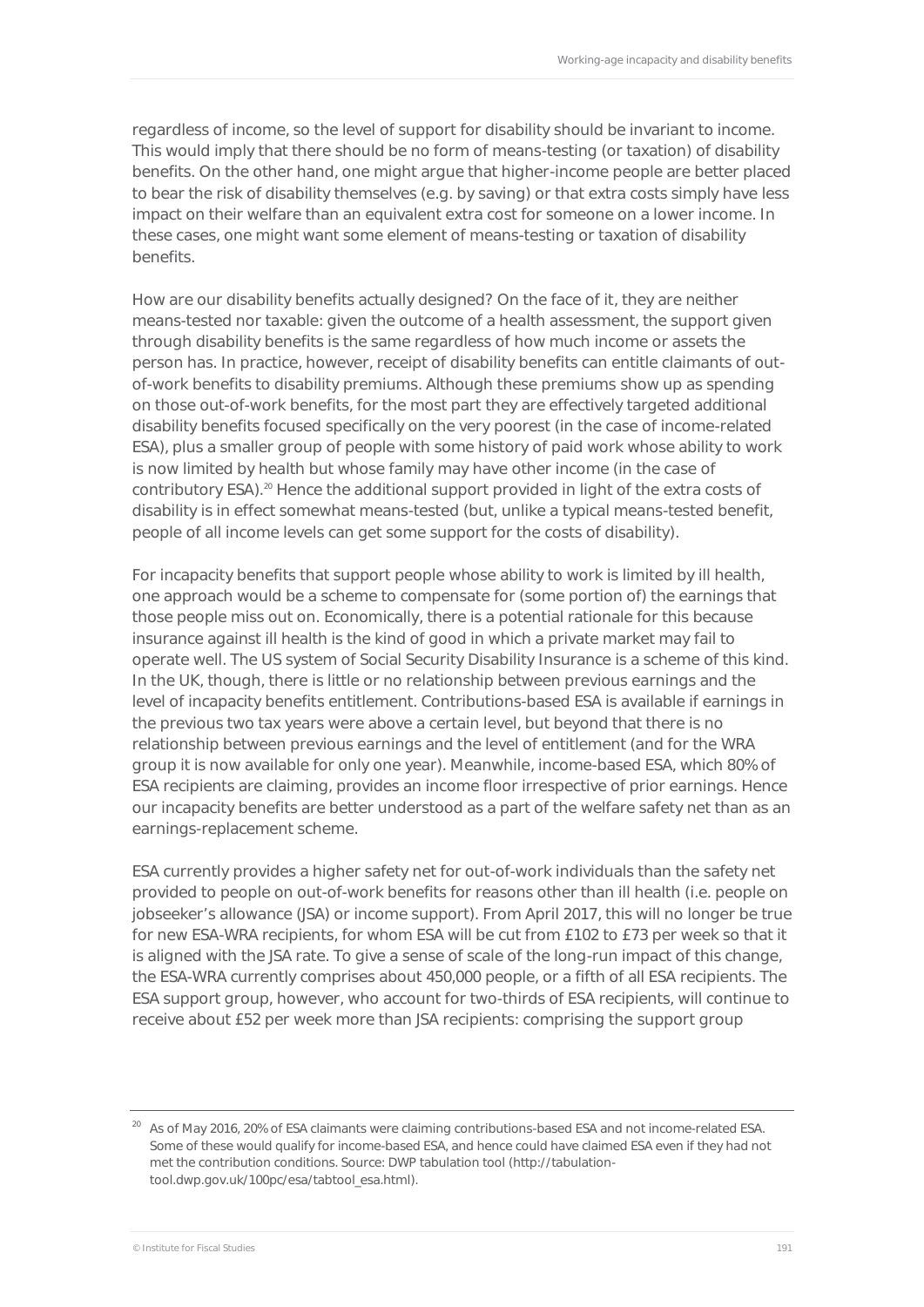element itself, at £37 per week, and an enhanced disability premium of £16 that the group are automatically entitled to.<sup>21</sup>

Given that we have separate disability benefits that recipients of ESA can claim, the fact that a substantial portion of ESA claimants face direct costs of disability not faced by JSA recipients is not in itself a coherent argument for having ESA rates higher than JSA rates. If one believed that DLA/PIP do not adequately cover the costs of disability, the appropriate response could be to increase the level of those benefits. The think tank *Reform* has advocated a package whereby ESA rates are reduced to be in line with JSA rates, and the proceeds used to increase PIP and to increase efforts to move JSA claimants into paid work.22

If the government decided to abolish the support group element of ESA, this would take £37 per week away from 1.5 million recipients, reducing annual spending by £2.9 billion in 2017–18. In addition, if the support group were no longer automatically passported to the enhanced disability premium, some portion of them (i.e. those who could not qualify for the premium via other means – primarily DLA/PIP receipt) would lose a further £16 per week.<sup>23</sup> That would be enough to pay for a significant increase in disability benefit rates for the 2.1 million working-age recipients of disability benefits. Of course, a substantial fraction of those who lost from the first reform would be at least partly compensated by the second. There would also be lots of net winners on disability benefits but not in the support group of ESA (which would include pensioners if their rates of disability benefits were also increased). But the group of individuals in the ESA support group who did not receive disability benefits would lose a substantial proportion of their income. Under universal credit, the equivalent of the support group element is substantially larger (see below), so in the long run the gross takeaways and gross giveaways possible from this kind of reform package would be larger too.

There are arguments one could make, however, in support of a differential between JSA and ESA rates, and therefore against a reform in the direction set out above. One potential economic argument relates to efficiency and incentives. People in ill health may be less likely to work regardless of the financial incentives they face. If that is the case, higher outof-work benefits for this group incur less of a cost on the economy, in terms of reduced labour supply, than higher JSA. This argument may be especially true of the ESA support group. But serious analysis of the incentive costs would be needed before any of this could be confidently asserted.<sup>24</sup> Another argument could be that we want to target

- <sup>21</sup> The amounts in pounds per week here are under the April 2017 system. Those in the ESA WRA group can be entitled to the enhanced disability premium too, but only if they receive the highest rate of either the care component of DLA or the daily living component of PIP (discussed below) or the armed forces independence payment. Claimant numbers are for May 2016 and are from the DWP's tabulation tool (http://tabulationtool.dwp.gov.uk/100pc/esa/tabtool\_esa.html). About 13% of ESA recipients are in neither the ESA WRA group nor the ESA support group, because they are still in the 'assessment phase' waiting for the extent of their incapacity to be assessed. The rate for those in the assessment phase is the same as the JSA rate.
- 22 C. Pickles, E. Holmes, H. Titley and B. Dobson, *Working Welfare: A Radically New Approach to Sickness and Disability Benefits*, Reform, February 2016, http://www.reform.uk/publication/working-welfare-a-radically-newapproach-to-sickness-and-disability-benefits/.
- <sup>23</sup> Of course, one could also simply get rid of all the disability premiums in out-of-work benefits. As discussed above though, this raises a slightly different set of issues. It is in large part a decision about whether or not to effectively means-test disability benefits, rather than a decision about whether incapacity benefits should be more generous than other out-of-work benefits.
- <sup>24</sup> There is empirical research on some of these kinds of incentive effects in other countries. One recent paper looked at the impacts of the Disability Insurance (DI) scheme in the US, weighing up the incentive costs of DI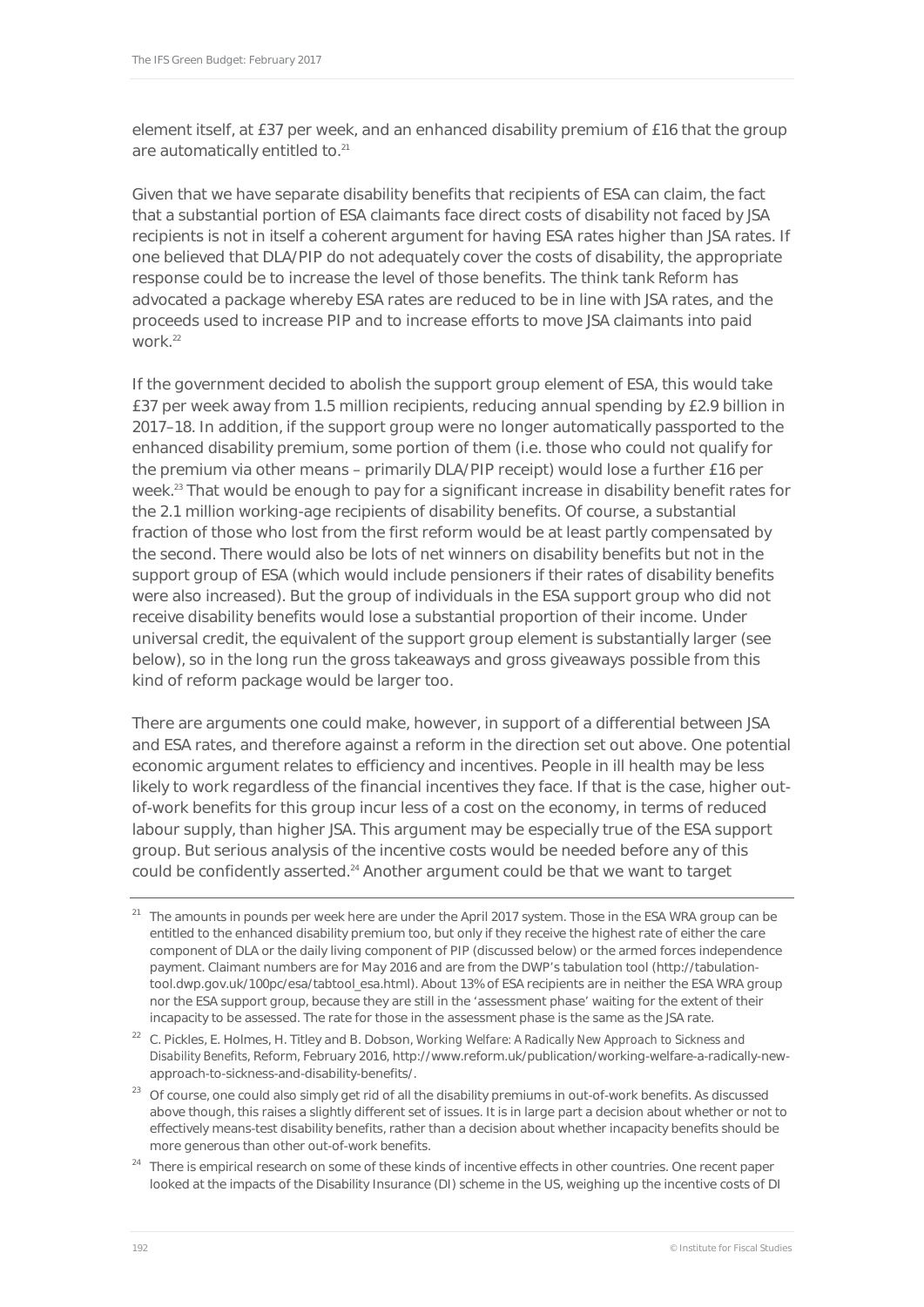resources at people who have a low income for a prolonged period and/or low lifetime incomes, and being in ill health could be a proxy for this. Finally, one could imagine philosophical (rather than economic) arguments, such as the idea that people prevented from working due to ill health tend to be more 'deserving' than people who are not employed for other reasons.

The government is implicitly making judgements about the merits of these kinds of arguments in setting and changing JSA and ESA rates. It would therefore be helpful for the government to set out its thinking and rationales more explicitly – not least because this would help to highlight what more evidence is needed to make better decisions (e.g. evidence on responsiveness to financial incentives or the persistence of low-income spells for those in ill health).

#### **Universal credit**

Income-related ESA is one of six means-tested benefits for working-age families that will be integrated into one under universal credit (alongside income-based JSA, income support, housing benefit, child tax credit and working tax credit). The introduction of UC will have two particular implications for the way that financial support for incapacity is structured, which we briefly discuss below.

First, a notable feature of the current system is that, although we have distinct incapacity and disability benefits, there are actually interactions between them. In particular, ESA claimants can qualify for 'premiums' (extra ESA) that are dependent on claiming the standard or enhanced rates of the daily living component of PIP (or the middle or higher rates of the care component of DLA). But when income-related ESA is rolled into UC, those premiums will be abolished, while the equivalent of the support group component of ESA will be increased.<sup>25</sup> As a result, support group ESA claimants who are on the relevant rates of DLA or PIP will lose £42 per week, while those in the support group who are not in receipt of DLA or PIP will gain £21 per week.<sup>26</sup>

As discussed earlier, these premiums are effectively an element of means-testing in our disability benefits system: if one is deemed to have ill health that leads to additional costs, the disability benefits system will provide extra support regardless of income level; but there is effectively an additional top-up of disability benefits, via the premiums, for those on ESA. Under UC, the government is therefore effectively moving to a purely non-meanstested disability benefits system (by abolishing the disability premiums), whilst increasing the generosity of incapacity benefits for those whose potential to work is deemed most limited by their health (by increasing the equivalent of the support group component of ESA). As discussed above, there are potential pros and cons of both of these decisions, so the government's approach is not obviously unreasonable – though again it would be

against the value of the insurance against ill health that it provides. The research concluded that reductions in DI from its current level would reduce social welfare overall because the reduced value of the insurance would outweigh the improvement in efficiency (i.e. the lowering of the incentive to claim DI rather than work). See H. Low and L. Pistaferri, 'Disability Insurance and the dynamics of the incentive insurance trade-off', *American Economic Review*, 2015, 105, 2986–3029. But all this is far removed from the policy context in the UK.

 $25$  Under UC, this will be called the 'limited capability for work-related activity' component.

 $\overline{a}$ 

<sup>&</sup>lt;sup>26</sup> Those in the WRA group will lose £62 per week if they are on the middle rate of the care component of DLA or the standard daily living component of PIP, or £78 per week if they are on the enhanced care component of DLA or daily living component of PIP.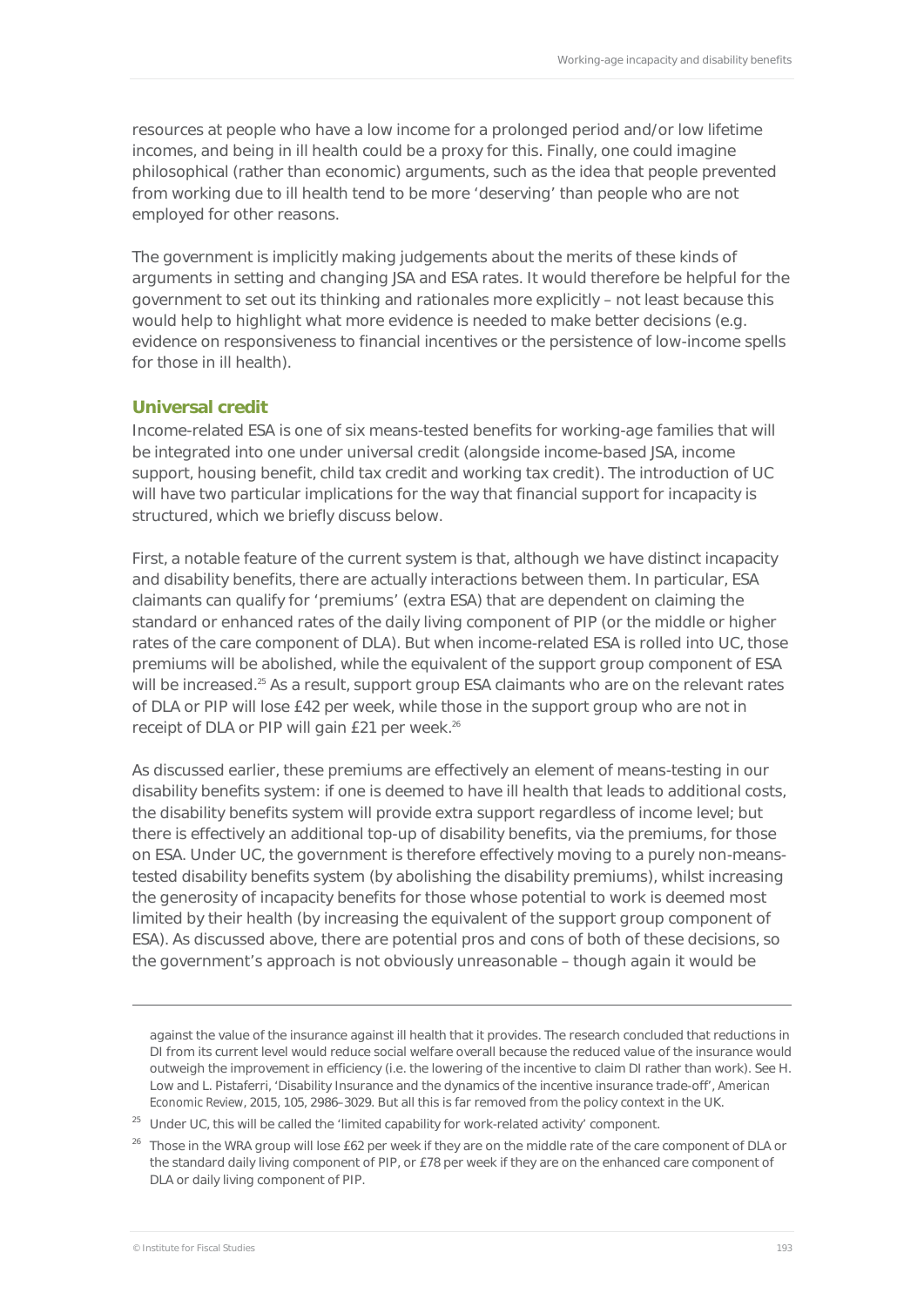helpful for it to set out its arguments systematically with reference to the kinds of principles discussed above. Note that the overall shift that this effectively entails, away from disability benefits and towards incapacity benefits, is the opposite of the general trend over the past 25 years (see Section 6.2).

Second, the other change that UC will bring about concerns the relationship between benefit entitlement and paid work for those receiving incapacity benefits. On the one hand, this may not seem like the biggest issue relating to the structure of the benefits system. A DWP response to a Freedom of Information (FOI) request suggests that no more than around 2% of ESA claimants take up the option to do the very small amounts of paid work that are currently allowed under 'permitted work' rules (see below).<sup>27</sup> Nevertheless, given the government's own emphasis on increasing employment among disabled people from its current level, the financial incentives for such people to do this are clearly of relevance (and perhaps increasing relevance) for policy. For those on incapacity benefits, one relevant issue here is how the system deals with people whose health and ability to work improve and who can therefore potentially move into significant paid employment.

Under the 'legacy' system that UC will replace, the financial incentives of ESA claimants to do small amounts of paid work are strong, but their financial incentives to go beyond that can be very weak. This is because, under 'permitted work' rules, small amounts of earnings have no impact on benefit entitlement for these claimants;<sup>28</sup> but going beyond a certain limit has a mechanical 'cliff-edge' impact whereby all ESA is removed, and some housing benefit (HB) will often be lost in the process (since ESA acts as a passport to maximum HB).<sup>29</sup> The details differ according to circumstances but, taking someone earning the national living wage, the general pattern is that if they are either in the support group (the majority of ESA claimants) or on HB, then they will have less money if they do 16 hours of work per week than if they worked slightly less. For example for a single person with no children who was in the WRA group and on housing benefit, the loss from moving from just below to just above 16 hours of work per week would be £67 per  $WPR<sup>30</sup>$ 

Under UC, the equivalent to being placed in the WRA group is to be assessed as having 'limited capability for work' (LCW) and the equivalent to being placed in the support group is to be assessed as having 'limited capability for work-related activity' (LCWRA). For someone already assessed as LCW/LCWRA, unlike the legacy system there is no mechanical cliff-edge in support when earnings increase beyond a certain level.<sup>31</sup> This is potentially an important difference. However, it is plausible that a claimant's observed working behaviour would be one of the influences behind a decision over whether

- <sup>30</sup> This accounts for the fact that working tax credit entitlement (including disabled worker's element) would kick in at the same 16-hours point for a disabled worker.
- <sup>31</sup> For people making a new UC claim, the 'permitted work' earnings limits inherited from the ESA system do still apply: you cannot be newly granted LCW or LCWRA status if earning more than that limit.

<sup>27</sup> https://www.gov.uk/government/uploads/system/uploads/attachment\_data/file/553580/foi-48-2011 permitted-work.pdf.

<sup>&</sup>lt;sup>28</sup> Specifically, they can earn up to the equivalent of 16 hours per week at the national living wage under these rules (£120 per week in 2017–18). For the WRA group, this limit currently only applies for one year, after which a much lower earnings limit would apply. But from April 2017, the one-year restriction will be removed.

<sup>&</sup>lt;sup>29</sup> The same will often be true of council tax support, though these schemes are now designed by local authorities, who have made varying choices. As a result, we ignore council tax support in what follows.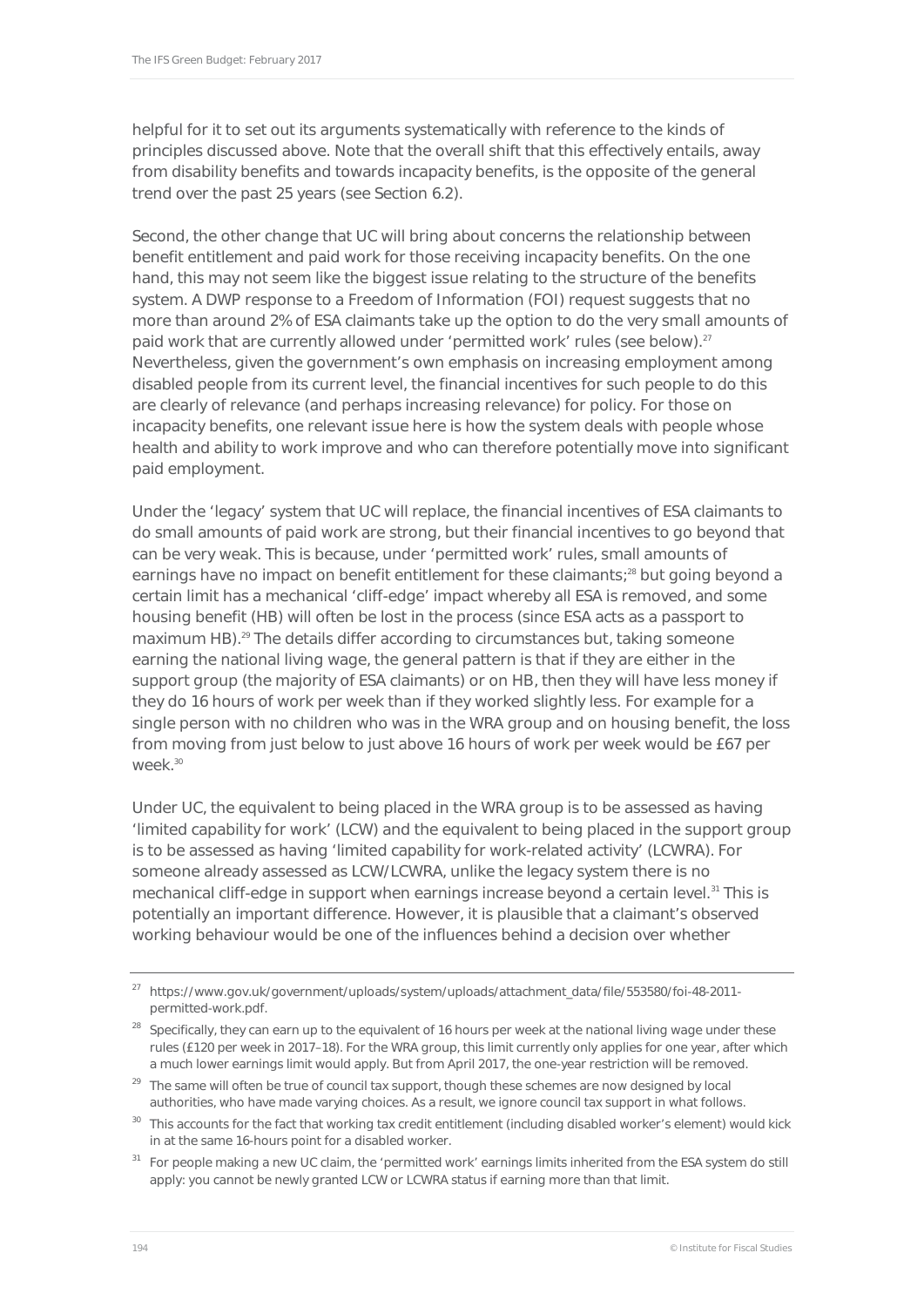someone with LCW or LCWRA status should have their health reassessed (for the approximately half of these claimants not on DLA/PIP, which will act to protect LCW/LCWRA status under  $UC^{32}$ ). If claimants perceive this possibility, there may still be a significant incentive issue for those not on DLA/PIP and deciding how much paid work to undertake. Like under the legacy system, having LCW/LCWRA status can make a substantial difference to the amount of support you are entitled to. For someone doing paid work, a higher work allowance means that having LCW status can be worth up to £28 per week (or £58 per week if not claiming support for housing costs); and having LCWRA status confers an additional £73, via the equivalent of the support group premium under  $\lfloor$   $\lfloor$   $\rfloor$   $\binom{33}{2}$ 

Hence, UC will effectively give DWP decision-makers responsibility for managing delicate trade-offs between giving claimants the right financial incentives and fairly assessing health status as it evolves. This is potentially a better approach than the legacy system, which simply has *mechanical* cliff-edges in support: trade-offs can be managed in a way that is tailored to the circumstances of each claimant, including their evolving health. But it is also a complicated task to get right, and the outcomes of this process should be closely monitored. There may be a case for considering 'intermediate' rates of support that could be given to claimants in paid work who have recently lost LCW/LCWRA status, or guaranteeing the additional LCW/LCWRA-based entitlement for some limited period after being passed fit for work, to make the transition somewhat less severe.

### **6.4 Incapacity benefit reform and the disability employment gap**

The government has stated that it is committed to halving the employment gap between the disabled and the non-disabled. This is a significant challenge. The Green Paper consults on a wide range of issues around disability and employment, such as the role of employers, wider societal and attitudinal changes, cooperation between different relevant parts of the public sector, including the NHS, and the design of ESA. This section focuses on the group in receipt of incapacity benefits – and therefore predominantly not in paid work – and presents some new evidence on their characteristics in order to shed light on the potential challenges involved in getting these individuals into employment.

With regards to the design of ESA, the Green Paper proposes breaking the link that exists under the current system between the level of financial support and the kind of interaction that claimants have with their Jobcentre (and specifically their 'work coaches'). Currently, while those placed in the ESA support group can choose to engage in workrelated activities with a work coach at Jobcentre Plus, the level of financial support they get is not dependent on them doing so (whereas those in the ESA WRA group can be sanctioned for not doing so). To date, very few in the support group have volunteered for these activities. The Green Paper proposes that the decision on the level of financial

<sup>&</sup>lt;sup>32</sup> Note that this passporting of LCW/LCWRA status from DLA/PIP receipt means that there is effectively still an element of means-testing of disability benefits under UC, in the sense that those on disability benefits can get additional UC (which is means-tested). The government might argue that this is more an administratively convenient way of passporting some ill people to LCW/LCWRA status without subjecting them to another health test, rather than a principled decision to effectively means-test disability benefits.

<sup>&</sup>lt;sup>33</sup> There is an LCWRA element within UC of £73 per week, and both LCW and LCWRA status result in an enhanced work allowance (to an extent that depends on whether or not support for housing costs is also being claimed).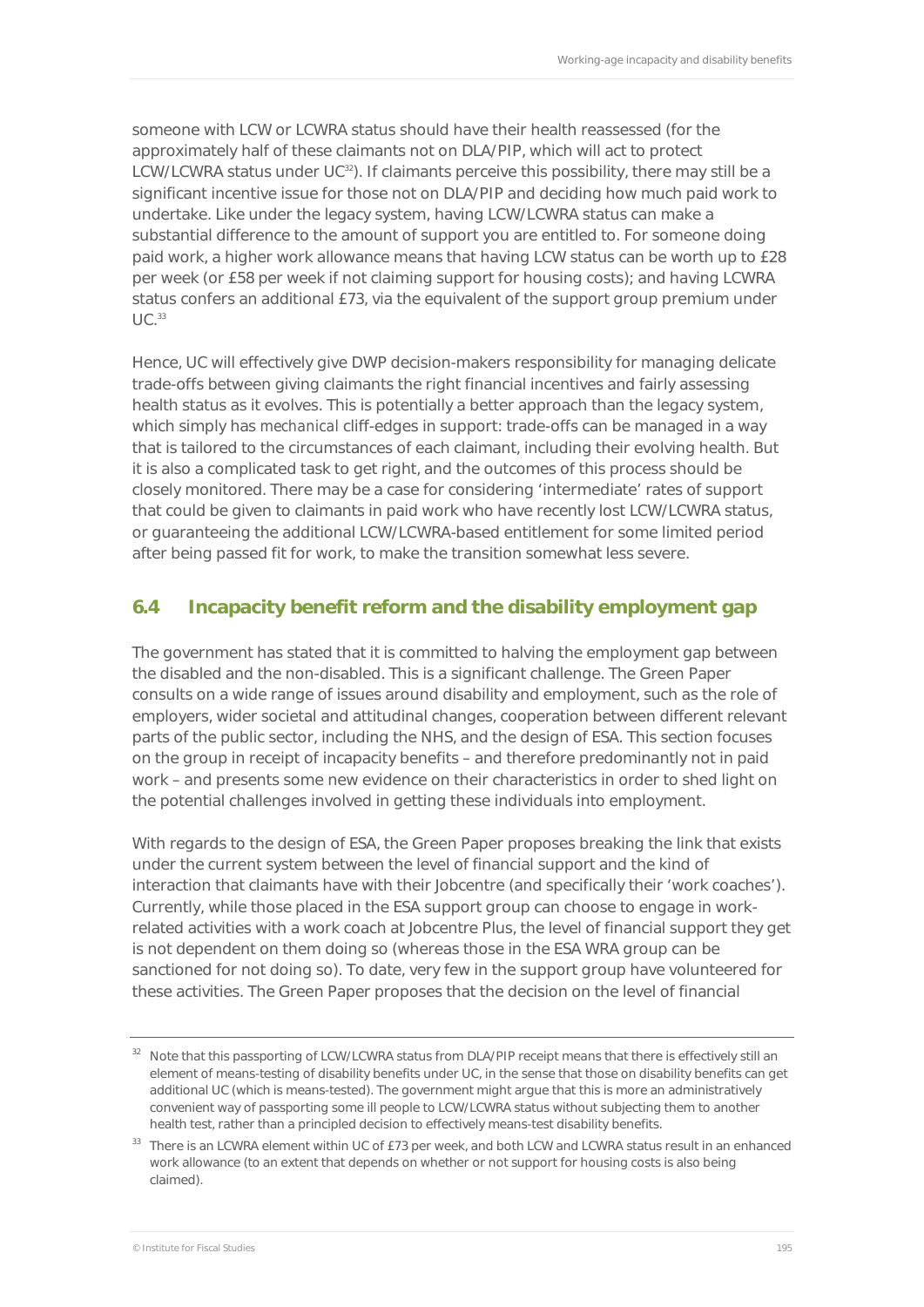support given to an ESA claimant be made separately from decisions about the nature of the work-related activity the claimant would be expected to do.

This would mean that work coaches have discretion over the extent and manner of a claimant's engagement with the support group, allowing them to tailor it to the (potentially evolving) health conditions and disabilities of each individual. The success of such a change would depend in large part upon the abilities of work coaches to understand and engage successfully with the challenges faced by incapacity benefits claimants due to their health conditions and to use any greater discretion effectively.

This would also raise the possibility of those in the support group facing the risk of – and in some cases receiving – sanctions for not sufficiently engaging. Presently among ESA recipients, only those in the WRA group can be sanctioned (with 13,026 recipients sanctioned over the 12 months to June 2016).<sup>34</sup> The Green Paper suggests the possibility of keep-in-touch discussions between those in the support group and work coaches, which would presumably occur on a regular basis, that could be 'a voluntary or mandatory requirement'. If the greater engagement that the government wishes to see is to be achieved, then it will need to consider whether a compulsory approach would work best or whether there might be other ways of boosting engagement without the threat of a benefit sanction. For example, the government could trial a move to presuming that those in the ESA support group should participate in such activities – but allow them to opt out if they wish. This would be analogous to private pensions policy where, rather than compelling employees to save in a private pension – or leaving it up to them to choose to do so – the government is insisting that they are enrolled into a plan automatically but then allows them to leave the plan if they wish.

It is important to remember that, contrary to the original intention, the support group comprises the majority of ESA recipients (1.5 million of the 2.4 million recipients, as of May 2016). This matters first because it means that changes to the requirements placed on these claimants, and/or the interaction they have with Jobcentres, clearly have the potential to have significant impacts – for better or for worse – on a lot of people. It also means that the additional demands on time and resources within Jobcentres are also likely to be significant and they will need to be if any useful change is to be brought about. The support group is 50% larger than the group of ESA-WRA claimants and JSA claimants who are already engaged in work-related activity.

That said, there is also a significant regional dimension to this story, as was highlighted by Figure 6.7 in Section 6.2. The proportion of the working-age population in the ESA support group varies from under 3% in some parts of the South West of England, to over 5% in some parts of the North West of England, the South of Wales, and Clydeside in Scotland. This means first that there will be very differential impacts in terms of the number of people affected across the country by any policy change of this kind; and second that there are likely to be particularly significant extra resources required in Jobcentres concentrated in certain parts of the country. Any policy change should be made bearing in mind the resources required to deliver it effectively, and the geographic dimension to that.

<sup>&</sup>lt;sup>34</sup> Source: Department for Work and Pensions, 'Jobseeker's allowance and employment and support allowance sanctions: decisions made to June 2016', November 2016,

https://www.gov.uk/government/statistics/jobseekers-allowance-and-employment-and-support-allowancesanctions-decisions-made-to-june-2016.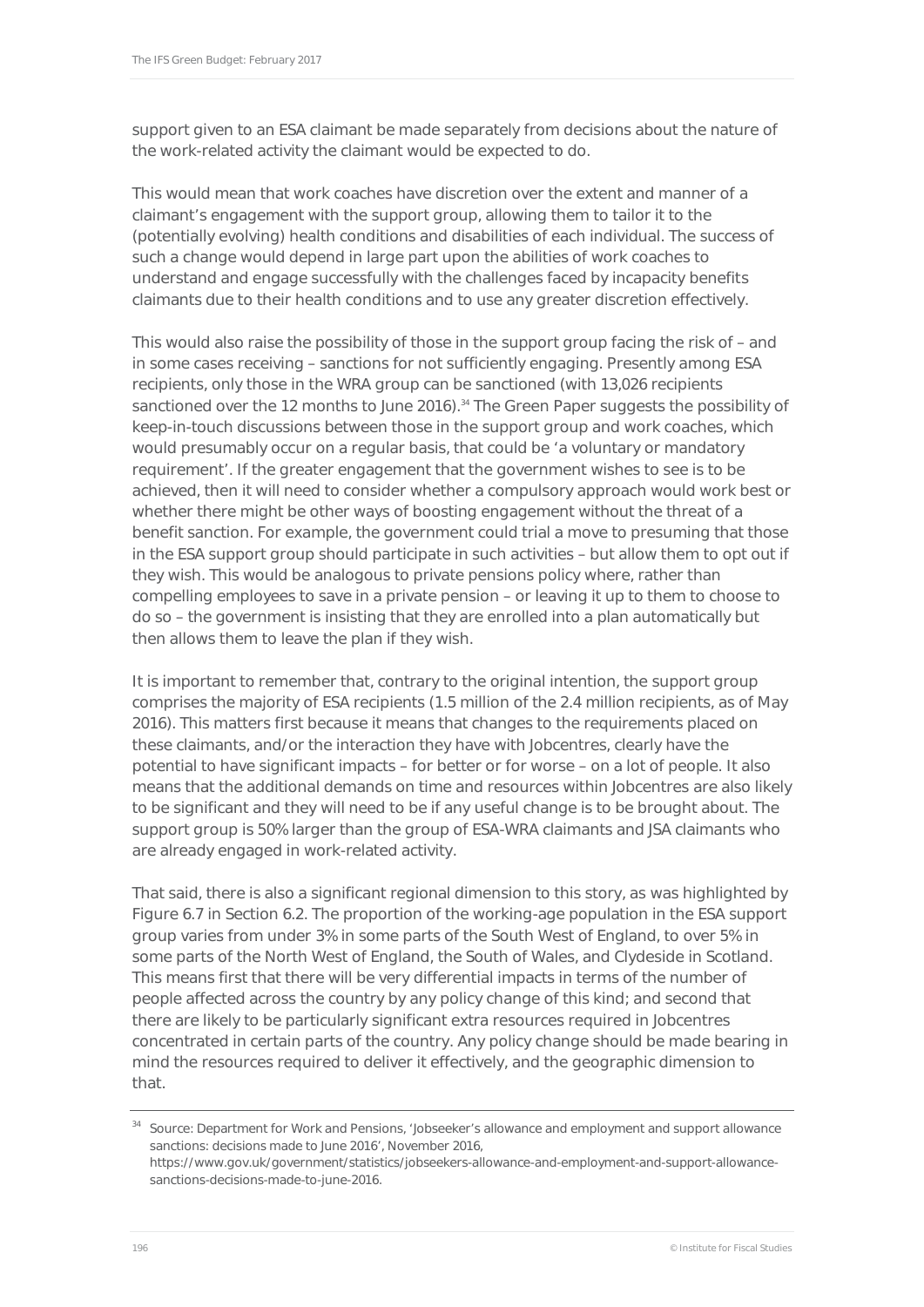We now turn attention to the characteristics of the claimants who could be affected by the Green Paper proposals, and what types of challenges these suggest work coaches may face were they afforded more discretion. We look first at survey data on incapacity benefits claimants from the English Longitudinal Study of Ageing (ELSA). ELSA is a largescale survey of individuals in England aged 50 and over, which has interviewed respondents biennially from 2002–03 onwards and is intended to be representative of English households. ELSA includes information about survey respondents' health conditions, any mobility or capability issues, a range of self-reported health measures, and measures related to depression, as well as a wide range of information on other characteristics. These data only allow us to look at the subset of claimants aged 50 years and over in England and, due to sample size, we do not separately analyse individuals in the ESA support group. But this age group accounts for about half of ESA claimants, and two-thirds of ESA claimants aged 50 and over are in the support group.<sup>35</sup>

|                                                | Receiving<br>Not receiving<br>incapacity<br>incapacity<br>benefits<br>benefits<br>(8%)<br>(92%) |     | AII<br>$(100\%)$ |
|------------------------------------------------|-------------------------------------------------------------------------------------------------|-----|------------------|
| Female                                         | 35%                                                                                             | 43% | 42%              |
| Low educated                                   | 63%                                                                                             | 40% | 42%              |
| Mid educated                                   | 32%                                                                                             | 38% | 37%              |
| High educated                                  | 5%                                                                                              | 23% | 21%              |
| Married or cohabiting                          | 57%                                                                                             | 81% | 78%              |
| Has working partner<br>(of those with partner) | 42%                                                                                             | 72% | 70%              |
| <b>Health characteristics</b>                  |                                                                                                 |     |                  |
| 0-2 health problems                            | 29%                                                                                             | 88% | 83%              |
| 3-5 health problems                            | 34%                                                                                             | 10% | 12%              |
| 6 or more health problems                      | 37%                                                                                             | 3%  | 6%               |
| Hearing problems                               | 29%                                                                                             | 15% | 16%              |
| Eyesight problems                              | 24%                                                                                             | 9%  | 11%              |
| Incontinence                                   | 20%                                                                                             | 9%  | 10%              |
| Depressive symptoms                            | 40%                                                                                             | 9%  | 12%              |
| Any mobility problems                          | 89%                                                                                             | 37% | 41%              |

#### **Table 6.1. Characteristics of people aged between 50 and the state pension age, by incapacity benefits receipt**

Note: Health 'problems' are 12 binary indicators covering mobility, eyesight, hearing, incontinence, stress and depression.

Source: Authors' calculations using ELSA data, waves 1–7. Sample of 28,286 individuals.

<sup>&</sup>lt;sup>35</sup> Source: figures for May 2016 from the DWP tabulation tool (http://tabulationtool.dwp.gov.uk/100pc/esa/age/esa\_phase/a\_carate\_r\_age\_c\_esa\_phase\_may16.html).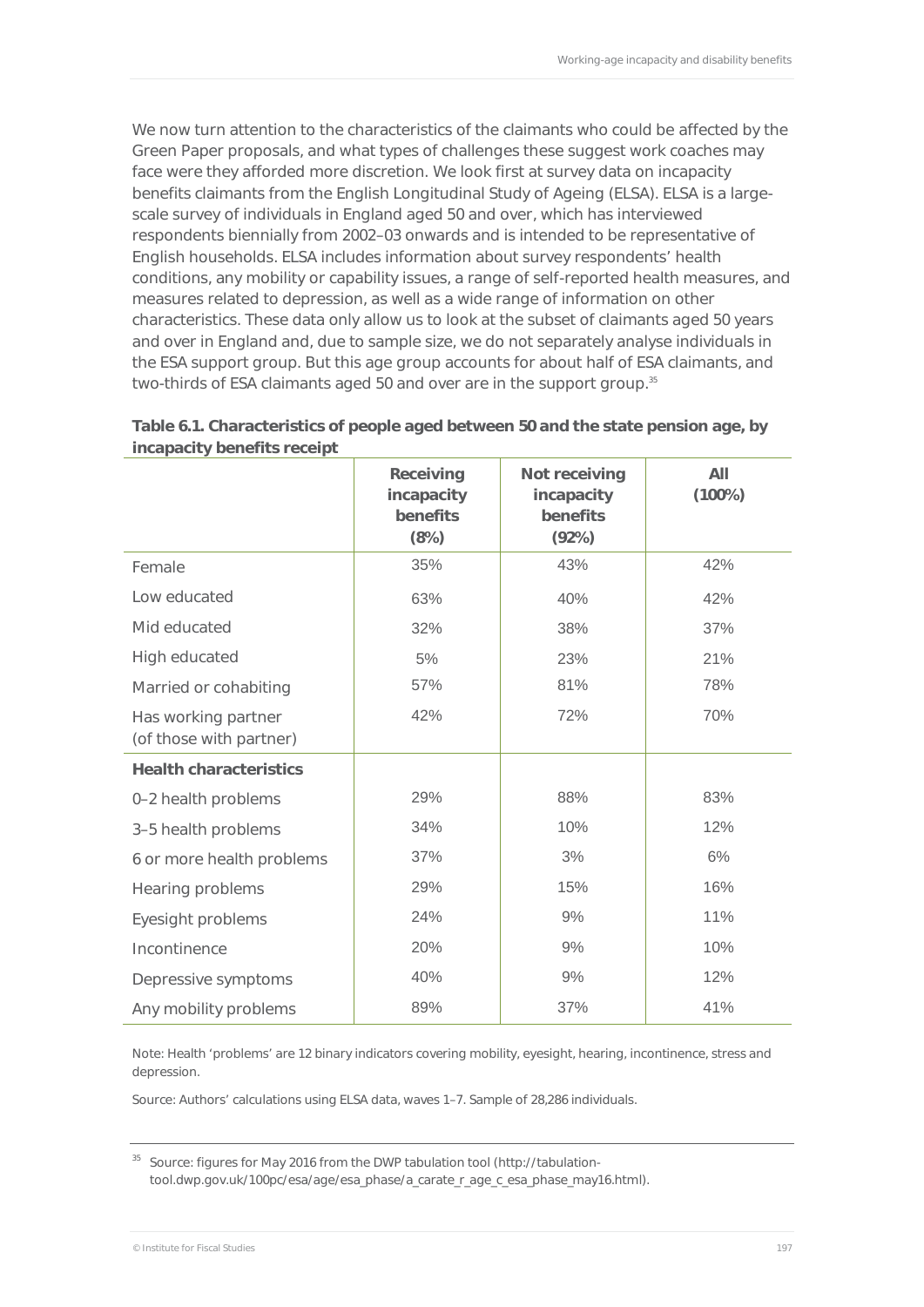We start by looking at differences in general (i.e. non-health) characteristics between incapacity benefits recipients and non-recipients aged 50 and over. Table 6.1 shows that, as we saw for working-age adults as a whole in Section 6.2, incapacity benefits claimants are relatively likely to be male and low educated. This is important: those with low levels of formal education are likely to have lower levels of skills more generally, and this will form another potential barrier to work faced by this group. We also see that claimants are less likely to be married than non-claimants and, of those with a partner, their partner is much more likely to be out of work.

To examine the health status of incapacity benefits claimants in ELSA, we use data on 12 self-reported health conditions relevant to incapacity benefits claimant status, covering mobility, eyesight and hearing problems, incontinence and depressive symptoms.<sup>36</sup> The health panel of Table 6.1 shows that over 70% of incapacity benefits claimants have three or more health conditions on this measure, compared with just 12% of non-claimants. Over one-third of claimants have six or more health conditions. At the other end of the scale, among those not receiving incapacity benefits, 88% report between zero and two health problems, while this is true of 29% of those receiving incapacity benefits.

The prevalence of incapacity benefits claimants with multiple health conditions could strengthen the case for providing work coaches with more discretion as they may be able to take into account the barriers to work that could be caused by the plethora of different combinations of problems. But it might also suggest that significantly reducing the disability employment gap by getting many more of these individuals into paid work will not be a straightforward task.

Unsurprisingly, a higher proportion of claimants of incapacity benefits have health conditions that could inhibit their ability to work than do non-claimants. However, the extent to which health conditions are concentrated among incapacity benefits claimants differs by condition. The concentration is particularly marked for those with depressive symptoms: these conditions are four times more prevalent among incapacity benefits claimants than among non-claimants. The prevalence of mental and behavioural issues more generally is an important issue here, to which we return below.

So far, we have discussed the average characteristics of those receiving incapacity benefits. What may matter more for the objective of getting more of these individuals into paid work is the characteristics of those with the least severe health problems, who we might expect work coaches to engage with more intensely if they are afforded more discretion, as the Green Paper advocates. We are limited by the available data in how we can examine this, but what we can do is to categorise claimants according to the *number* of conditions they have.

Table 6.2 splits incapacity claimants into three roughly equally sized groups, according to their number of reported health conditions. We report the average of various characteristics for each of these groups. The claimants with fewest health conditions (0–2 health conditions), and who may therefore be relatively likely candidates for greater workcoach engagement, are significantly more likely to be male and to be single than those

<sup>&</sup>lt;sup>36</sup> These are the conditions used to construct the health index in J. Banks, R. Blundell and C. Emmerson, 'Disability benefit receipt and reform: reconciling trends in the United Kingdom', *Journal of Economic Perspectives*, 2015, 29(2), 173–90.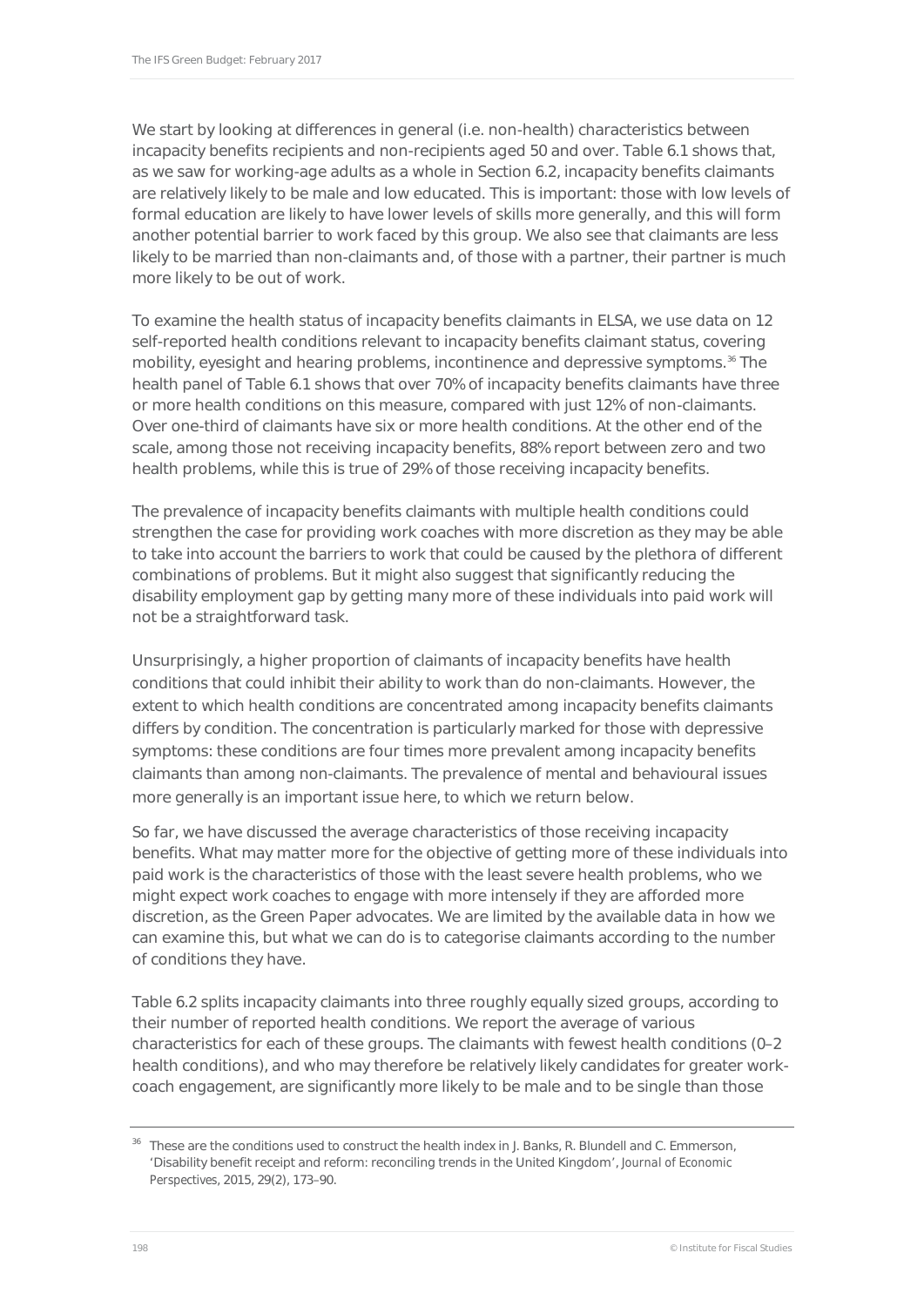with many health conditions. They are also more highly educated than claimants with more health problems – but still considerably less educated than the population as a whole (55% were not educated beyond compulsory school-leaving age, compared with 41% among all adults between 50 and the state pension age). Hence their potential labour market opportunities, all else equal, may indeed be somewhat better than those of the claimants with more health problems – reinforcing the case for focusing more attention on this group than on other claimants as part of efforts to increase employment. But they are still a relatively low-educated group, so getting a large fraction of them into stable employment will still be difficult.

Education levels aside, the increased prevalence of mental and behavioural conditions is perhaps the most important factor for the government to respond to effectively, if efforts to move more incapacity benefits claimants into work are to be successful. We have seen for those aged 50 to the state pension age that the relative likelihood of such claimants having depressive symptoms is high. Broadening the analysis to all working-age individuals using administrative data, Figure 6.10 shows that half of incapacity benefits claimants now have a mental or behavioural disorder as their primary health condition at the point they start claiming – up from less than one-third at the turn of the century. Among these, the most common problems were depression, stress and anxiety. Previous research has shown that the proportion of claims attributed to mental and behavioural disorders has increased for all age groups and for both men and women, with growth strongest among young men.<sup>37</sup> A mental and behavioural disorder rate of around one-half applies in both the ESA WRA and ESA support groups.<sup>38</sup>

|                                                | 0-2 health<br>problems | 3-5 health<br>problems | $6+$ health<br>problems | All<br>recipients |
|------------------------------------------------|------------------------|------------------------|-------------------------|-------------------|
| Female                                         | 28%                    | 36%                    | 41%                     | 35%               |
| Low educated                                   | 55%                    | 65%                    | 63%                     | 61%               |
| Mid educated                                   | 34%                    | 27%                    | 31%                     | 31%               |
| High educated                                  | 8%                     | 5%                     | 3%                      | 5%                |
| Married or cohabiting                          | 52%                    | 58%                    | 59%                     | 57%               |
| Has working partner<br>(of those with partner) | 46%                    | 47%                    | 35%                     | 42%               |

**Table 6.2. Average characteristics of incapacity benefits recipients aged 50 to state pension age, by health status** 

Note: Health 'problems' are 12 binary indicators covering mobility, eyesight, hearing, incontinence, stress and depression.

Source: Authors' calculations using ELSA data, waves 1–7. Sample of 2,333 ESA or IB recipients.

<sup>37</sup> J. Banks, R. Blundell and C. Emmerson, 'Disability benefit receipt and reform: reconciling trends in the United Kingdom', *Journal of Economic Perspectives*, 2015, 29(2), 173–90.

<sup>38</sup> http://tabulationtool.dwp.gov.uk/100pc/esa/icdgpsumm/esa\_phase/a\_carate\_r\_icdgpsumm\_c\_esa\_phase\_may16.html.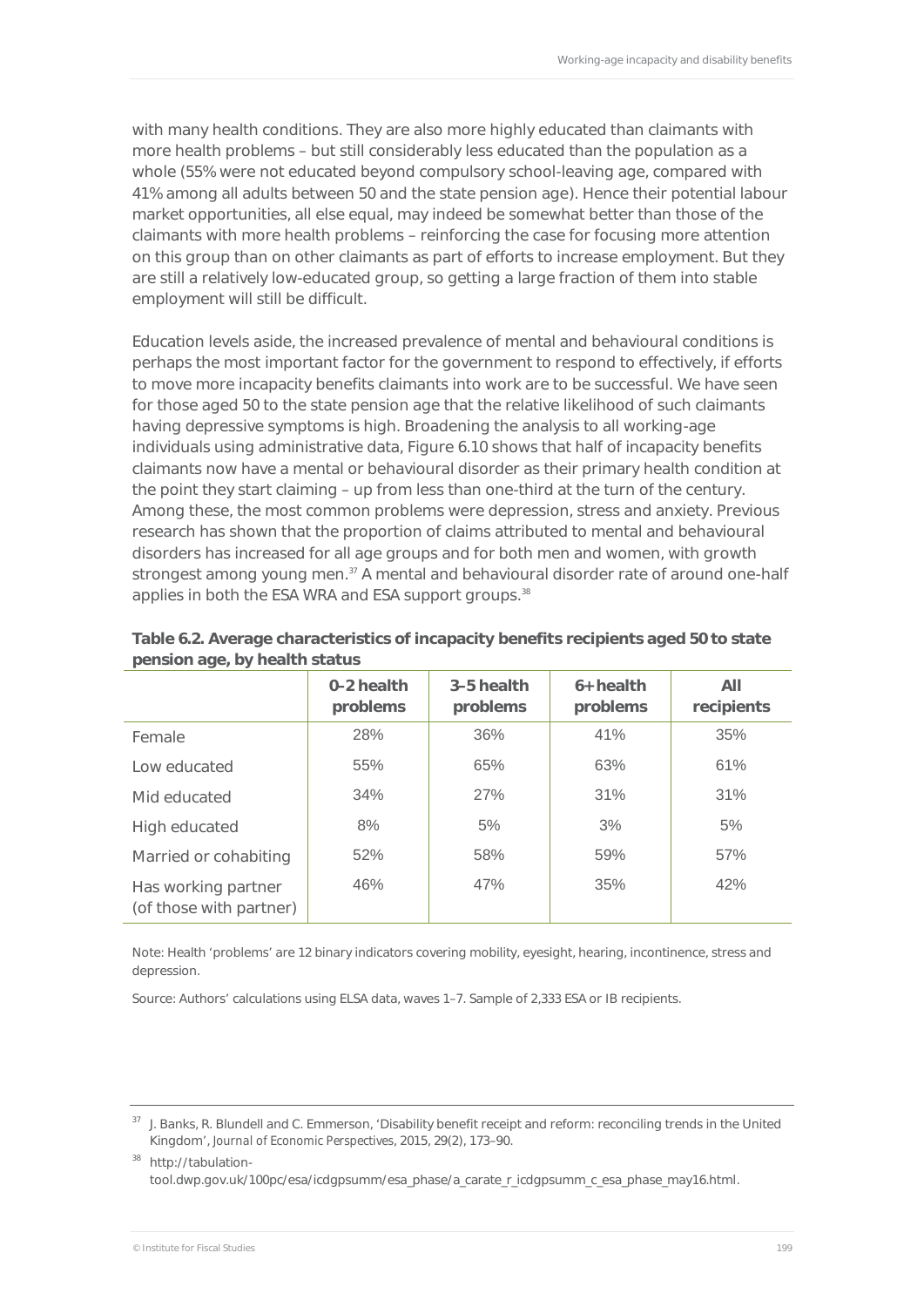#### **Figure 6.10. Percentage of working-age incapacity benefits claims due to different health conditions**



Source: Authors' calculations using Department for Work and Pensions tabulation tool (http://tabulationtool.dwp.gov.uk/100pc/esa/tabtool\_esa.html). Conditions are classified according to the International Classification of Diseases.

The 2014 Adult Psychiatric Morbidity Survey (APMS) found an even higher rate (64%) of mental health conditions among those on ESA.<sup>39</sup> This is compatible with the DWP data in Figure 6.10, as recipients often have multiple health conditions (as shown in Table 6.1) and may develop mental health conditions after they move onto benefits, which could be picked up in the APMS but would not be recorded in the administrative data. In contrast, the APMS found that the rate of mental health conditions was much lower among those in paid work (14.4% among those in full-time employment and 16.5% among those in parttime employment).<sup>40</sup>

The high, and increasing, prevalence of mental and behavioural disorders among those receiving incapacity benefits is not unique to the UK. An OECD report from 2009<sup>41</sup> found that 'Mental and psychological problems represent around one-third of disability benefit inflows on average in OECD countries. This share has shown a massive increase in many countries for which data are available over the past decade. For instance, in Switzerland and Denmark the share of mental problems in disability inflows has grown from 25% to over 40%, and from 15% to 40% in Sweden'.

All this suggests that it is likely to be very important how well equipped work coaches are to deal with the nature of mental and behavioural disorders – including, for example, their tendency to fluctuate and the possibility that, in some cases, an imposition of potentially unwanted regular interactions with the threat of sanctions (perceived or real) could have adverse effects for the claimant's health.

40 See tables 2.9 and 2.10 in http://content.digital.nhs.uk/catalogue/PUB21748/apms-2014-full-rpt.pdf.

<sup>&</sup>lt;sup>39</sup> Mental health conditions include depression, postnatal depression, obsessive compulsive disorder, panic attacks, other anxiety conditions and other conditions.

<sup>41</sup> See page 214 – and figure 4.3 on page 217 – in chapter 4 of OECD, *Economic Outlook 2009*, https://www.oecd.org/els/emp/45219540.pdf.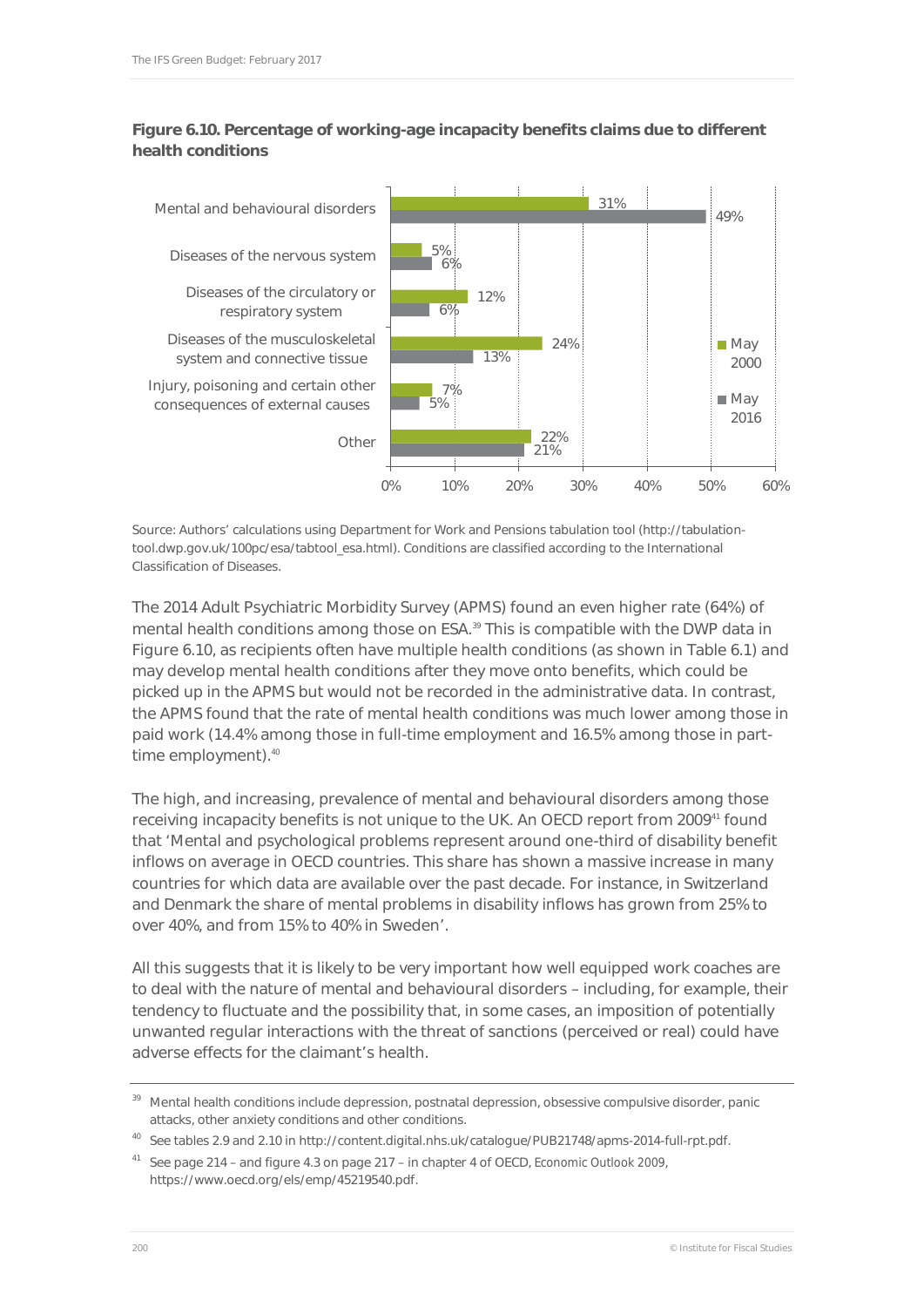## **6.5 Conclusion**

In 2016–17, the government is forecast to spend £24.4 billion on disability and incapacity benefits that are received by 3.5 million working-age people. In terms of incapacity benefits, some key trends are that:

- spending on working-age incapacity benefits as a percentage of national income is currently at its lowest level since 1989–90 and is forecast to reach its lowest level for over 40 years by the end of this parliament;
- over the last three decades, the generosity of incapacity benefits payments has fallen as a share of average earnings: in 1986–87 the average award was 24% of male fulltime average earnings, whereas by 2016–17 this had reached 19%;
- incapacity benefits have increasingly gone to those with low levels of education, and less to older men, and it is now the case that mental and behavioural disorders are the principal cause of half of ESA claims.

This is a difficult area of policy. The government is trying to provide financial support to some of the most vulnerable people in society, whilst ensuring that those who are able to do paid work have sufficient incentives to do so, and that the benefits system sets reasonable expectations (in terms of work-related activity) for those whose health is – or has some prospect of – improving. It is an important area to get right, for the country as a whole as well as for those unfortunate enough to be in ill health: we are spending more than 1% of our national income on incapacity and disability benefits for individuals of working age. It clearly matters whether this money is providing the right financial support to the right set of people, and whether the support is conditional on the right kinds of requirements.

Recent reforms to these benefits have encountered significant difficulties, not least in terms of predicting their effects. Governments have been guilty of repeated overoptimism when predicting how many people will be assessed by new tests as not needing assistance with daily activities or mobility, or as being fit to work, or as being fit to undertake work-related activity. Hence there has been consistent over-optimism about the impacts of reforms on the public finances.

The one confirmed change in the pipeline is a cut to the rate of support for the ESA WRA group, which will be phased in gradually through its application to new claimants from April 2017. As a cut to the rate of support, rather than a change to health assessments, its primary impacts are easier to anticipate. Ultimately, it will mean that about 450,000 people will receive about £30 per week less than they would have done (and will receive the same as JSA claimants).

But in terms of potential further policy measures, the government's focus is now somewhat different from what we have seen in the recent past. It is not directly looking at reducing spending on these benefits, but it wants to reform incapacity benefits in a way that helps to meet its commitment to halve the disability employment gap (though, of course, successful pursuit of this objective would be likely to reduce benefit spending and to boost tax revenues). As part of this approach, the government suggests a renewed focus on the ESA support group, most of whom are not currently doing any work-related